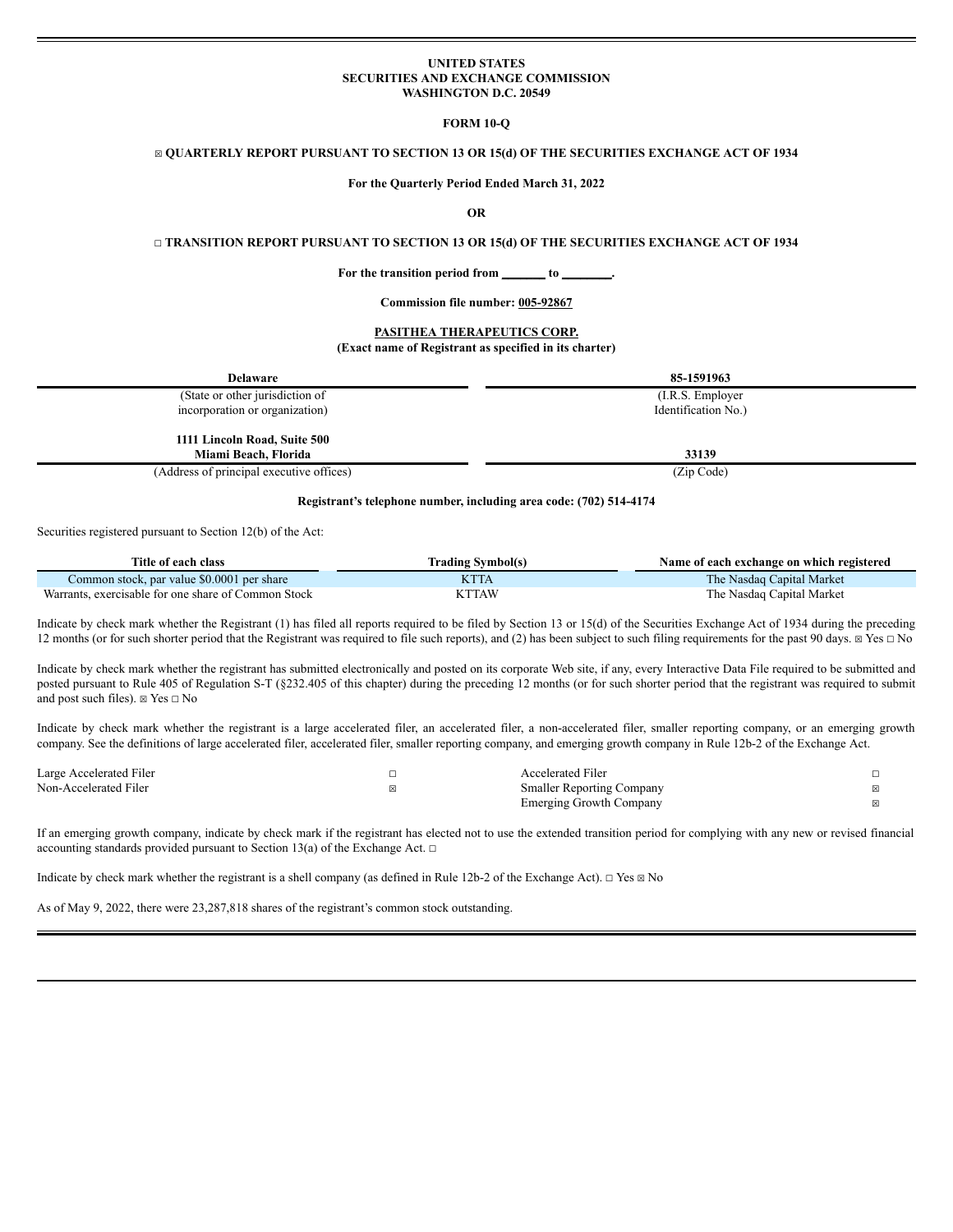## **PASITHEA THERAPEUTICS CORP. FORM 10-Q For the Quarter ended March 31, 2022**

|                   |                                                                                                                                          | Page           |
|-------------------|------------------------------------------------------------------------------------------------------------------------------------------|----------------|
|                   | PART I. FINANCIAL INFORMATION                                                                                                            |                |
| ITEM 1.           | <b>Financial Statements</b>                                                                                                              | $\mathbf{1}$   |
|                   | Condensed Consolidated Balance Sheets at March 31, 2022 (unaudited) and December 31, 2021                                                | $\mathbf{1}$   |
|                   | Condensed Consolidated Statements of Operations and Comprehensive Loss (unaudited) for the Three Months Ended March 31, 2022 and<br>2021 | $\overline{2}$ |
|                   | Condensed Consolidated Statements of Changes in Stockholders' Equity (unaudited) for the Three Months Ended March 31, 2022 and 2021      | 3              |
|                   | Condensed Consolidated Statements of Cash Flows (unaudited) for the Three Months Ended March 31, 2022 and 2021                           | $\overline{4}$ |
|                   | <b>Notes to Unaudited Condensed Consolidated Financial Statements</b>                                                                    | 5              |
| ITEM 2.           | Management's Discussion and Analysis of Financial Condition and Results of Operations                                                    | 17             |
| ITEM 3.           | Quantitative and Qualitative Disclosures about Market Risk                                                                               | 20             |
| ITEM 4.           | <b>Controls and Procedures</b>                                                                                                           | 20             |
|                   | PART II. OTHER INFORMATION                                                                                                               |                |
| ITEM 1.           | <b>Legal Proceedings</b>                                                                                                                 | 21             |
| ITEM 1A.          | <b>Risk Factors</b>                                                                                                                      | 21             |
| ITEM 2.           | Unregistered Sales of Equity Securities and Use of Proceeds                                                                              | 21             |
| ITEM 3.           | <b>Defaults Upon Senior Securities</b>                                                                                                   | 21             |
| ITEM 4.           | <b>Mine Safety Disclosures</b>                                                                                                           | 21             |
| ITEM 5.           | Other Information                                                                                                                        | 21             |
| ITEM 6.           | <b>Exhibits</b>                                                                                                                          | 22             |
| <b>SIGNATURES</b> |                                                                                                                                          | 23             |
|                   |                                                                                                                                          |                |

i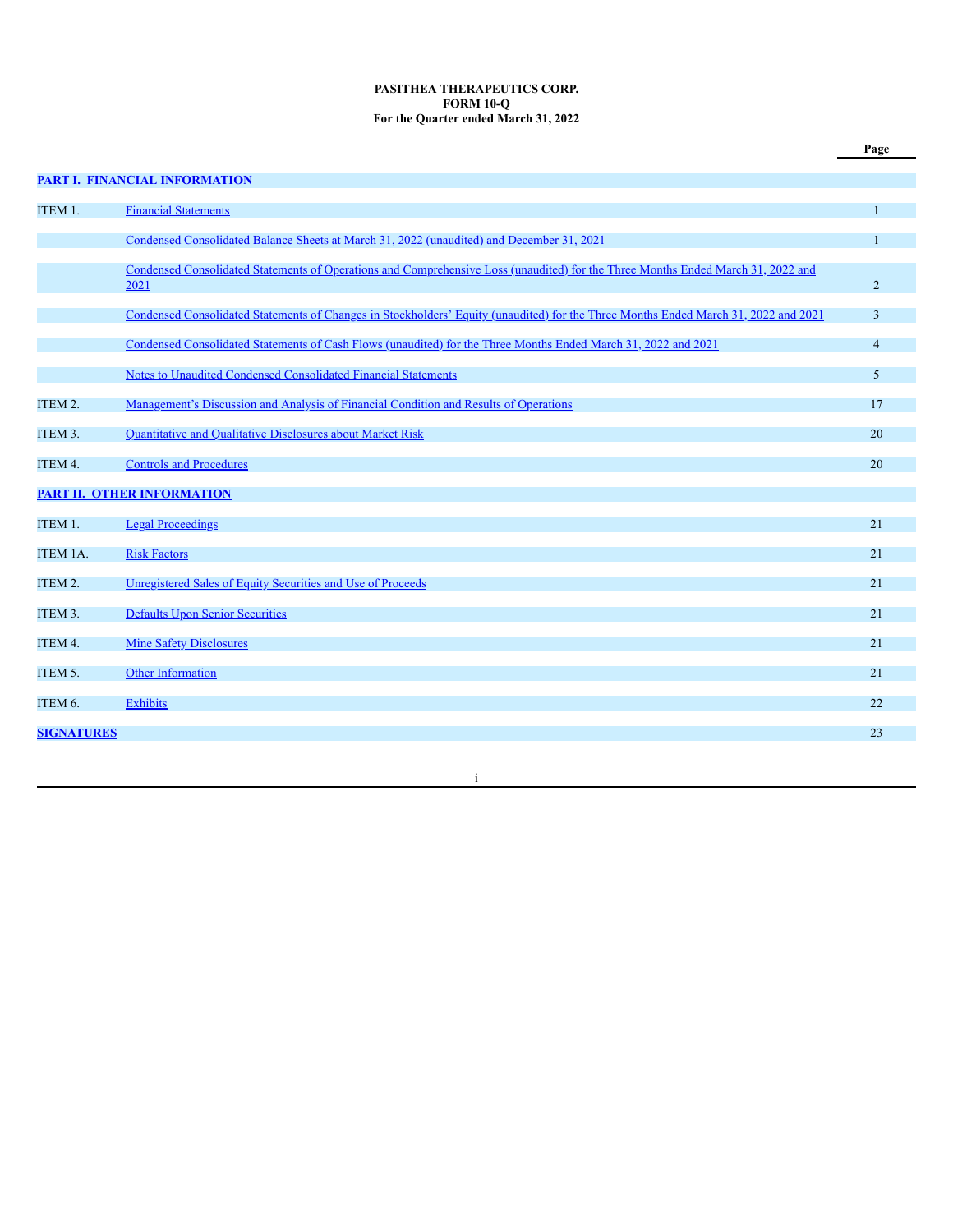# **PART I. FINANCIAL INFORMATION**

## <span id="page-2-2"></span><span id="page-2-1"></span><span id="page-2-0"></span>**Item 1. Financial Statements**

## **PASITHEA THERAPEUTICS CORP. CONDENSED CONSOLIDATED BALANCE SHEETS**

|                                                                                                                                                         |    | March 31, 2022 |               | December 31,<br>2021 |
|---------------------------------------------------------------------------------------------------------------------------------------------------------|----|----------------|---------------|----------------------|
|                                                                                                                                                         |    | (Unaudited)    |               |                      |
| <b>ASSETS</b>                                                                                                                                           |    |                |               |                      |
| Current assets:                                                                                                                                         |    |                |               |                      |
| Cash and cash equivalents                                                                                                                               | \$ | 50,321,206     | <sup>\$</sup> | 52,966,706           |
| Prepaid expenses                                                                                                                                        |    | 628,740        |               | 333,751              |
| Total current assets                                                                                                                                    |    | 50,949,946     |               | 53,300,457           |
| Property and equipment                                                                                                                                  |    | 128,619        |               | 20,124               |
| Total assets                                                                                                                                            | \$ | 51,078,565     | \$            | 53,320,581           |
|                                                                                                                                                         |    |                |               |                      |
| <b>LIABILITIES AND STOCKHOLDERS' EQUITY</b>                                                                                                             |    |                |               |                      |
| Current liabilities:                                                                                                                                    |    |                |               |                      |
| Accounts payable and accrued liabilities                                                                                                                | \$ | 433,684        | <sup>\$</sup> | 447,280              |
| Total current liabilities                                                                                                                               |    | 433,684        |               | 447,280              |
| Non-current liabilities                                                                                                                                 |    |                |               |                      |
| Warrant liabilities                                                                                                                                     |    | 667,503        |               | 1,452,800            |
| Total non-current liabilities                                                                                                                           |    | 667,503        |               | 1,452,800            |
| Total liabilities                                                                                                                                       |    | 1,101,187      |               | 1,900,080            |
| Commitments and Contingencies (Note 4)                                                                                                                  |    |                |               |                      |
|                                                                                                                                                         |    |                |               |                      |
| Stockholders' equity:                                                                                                                                   |    |                |               |                      |
| Preferred stock, par value \$0.0001, 5,000,000 shares authorized; 0 issued and outstanding                                                              |    |                |               |                      |
| Common stock, par value \$0.0001, 495,000,000 shares authorized; 23,008,371 shares issued and outstanding as of March 31, 2022<br>and December 31, 2021 |    | 17,684         |               | 17,684               |
| Additional paid-in capital                                                                                                                              |    | 53,763,513     |               | 53,627,883           |
| Accumulated other comprehensive loss                                                                                                                    |    | (15,074)       |               | (10, 561)            |
| Accumulated deficit                                                                                                                                     |    | (3,788,745)    |               | (2,214,505)          |
| Total stockholders' equity                                                                                                                              |    | 49,977,378     |               | 51,420,501           |
| Total liabilities and stockholders' equity                                                                                                              |    |                |               |                      |
|                                                                                                                                                         |    | 51,078,565     |               | 53,320,581           |

The accompanying notes are in integral part of these unaudited condensed consolidated financial statements.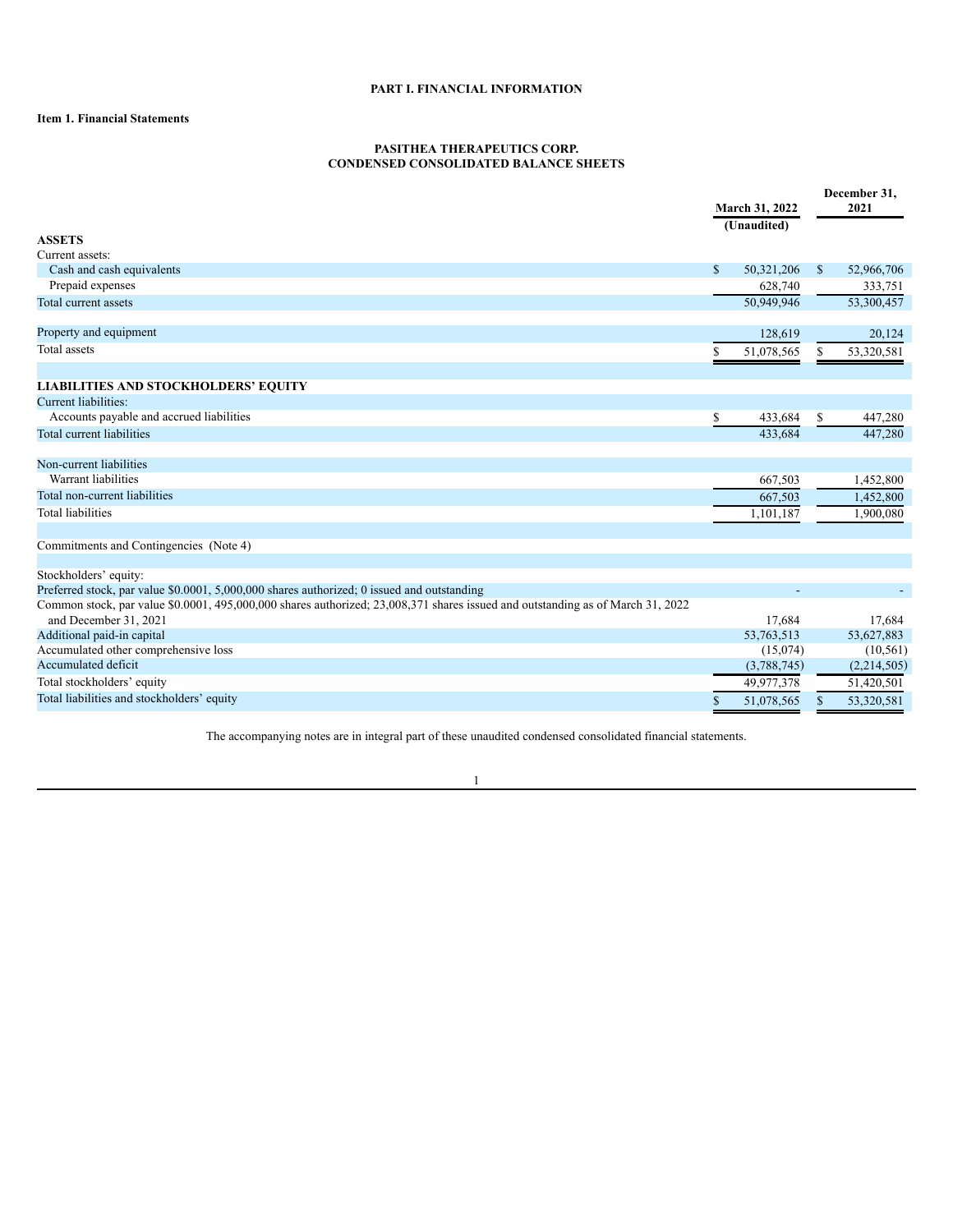### **PASITHEA THERAPEUTICS CORP. CONDENSED CONSOLIDATED STATEMENTS OF OPERATIONS AND COMPREHENSIVE LOSS (Unaudited)**

<span id="page-3-0"></span>

|                                                               | <b>For the Three Months Ended</b> |                   |
|---------------------------------------------------------------|-----------------------------------|-------------------|
|                                                               | March 31,<br>2022                 | March 31,<br>2021 |
| Revenues                                                      | \$<br>13,658                      | $\mathbb{S}$      |
| Cost of services                                              | 12,937                            |                   |
| Gross margin                                                  | 721                               |                   |
| Operating expenses:                                           |                                   |                   |
| Selling, general and administrative                           | 2,405,258                         | 549,609           |
| Loss from operations                                          | (2,404,537)                       | (549, 609)        |
| Other income:                                                 |                                   |                   |
| Change in fair value of warrant liabilities                   | 785,297                           |                   |
| Gain on forgiveness of accounts payable                       | 45,000                            |                   |
| Other income                                                  | 830,297                           |                   |
| Loss before income taxes                                      | (1,574,240)                       | (549,609)         |
| Provision for income taxes                                    |                                   |                   |
| Net loss                                                      | (1,574,240)<br>\$                 | (549,609)<br>\$   |
|                                                               |                                   |                   |
| Weighted-average common shares outstanding, basic and diluted | 23,008,371                        | 7,951,298         |
| Basic and diluted net loss per common share                   | (0.07)                            | (0.07)<br>S       |
| Comprehensive loss:                                           |                                   |                   |
| Net loss                                                      | $\mathbb{S}$<br>$(1,574,240)$ \$  | (549,609)         |
| Foreign currency translation                                  | (4, 513)                          |                   |
| Comprehensive loss                                            | (1,578,753)<br>\$                 | (549,609)<br>\$   |

The accompanying notes are in integral part of these unaudited condensed consolidated financial statements.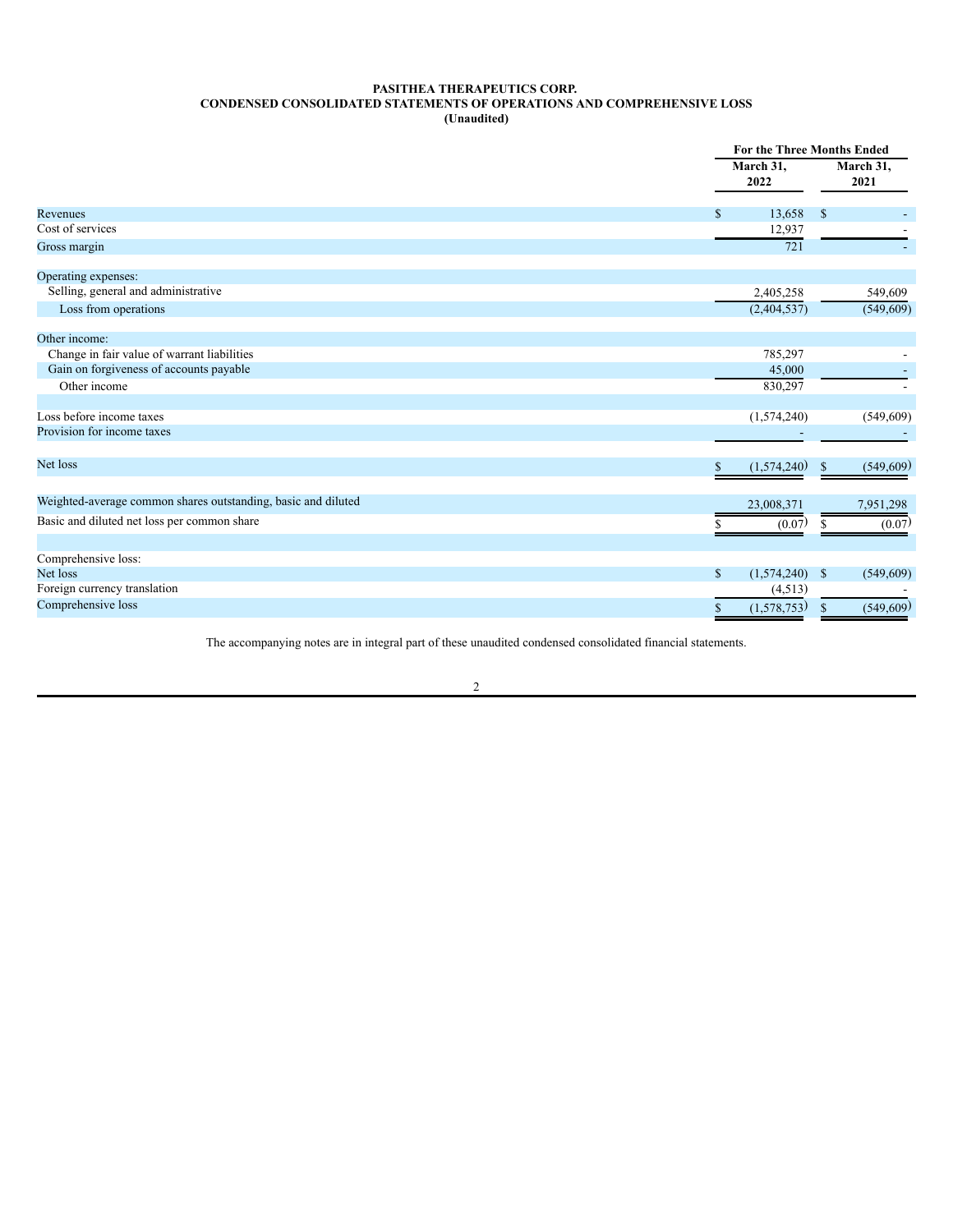### **PASITHEA THERAPEUTICS CORP. CONDENSED CONSOLIDATED STATEMENTS OF CHANGES IN STOCKHOLDERS' EQUITY (Unaudited)**

<span id="page-4-0"></span>

|                                     | <b>Common Stock</b>      |                          |          | <b>Additional</b><br>Paid-in |   | Other<br>Comprehensive |               | Accumulated |   | Total<br>Stockholders' |
|-------------------------------------|--------------------------|--------------------------|----------|------------------------------|---|------------------------|---------------|-------------|---|------------------------|
|                                     | <b>Shares</b>            | Amount                   |          | Capital                      |   | Loss                   |               | Deficit     |   | <b>Equity</b>          |
| <b>Balance at December 31, 2020</b> | 7,469,125                | \$<br>14,938             | <b>S</b> | 267.401                      | S | $\sim 100$             | <sup>\$</sup> | (40, 984)   | S | 241,355                |
| Issuance of common stock for cash   | 635,594                  | 1,271                    |          | 1,207,655                    |   | $\sim$                 |               |             |   | 1,208,926              |
| Net loss                            |                          |                          |          |                              |   |                        |               | (549,609)   |   | (549, 609)             |
| Balance at March 31, 2021           | 8,104,719                | 16,209                   |          | 1,475,056                    |   | ۰.                     |               | (590,593)   |   | 900,672                |
|                                     |                          |                          |          |                              |   |                        |               |             |   |                        |
| <b>Balance at December 31, 2021</b> | 23,008,371               | \$<br>17,684             |          | 53,627,883                   | S | (10, 561)              | <b>S</b>      | (2,214,505) | S | 51,420,501             |
| Stock-based compensation expense    |                          | $\sim$                   |          | 135,630                      |   | $\sim$                 |               |             |   | 135,630                |
| Foreign currency translation        | $\overline{\phantom{a}}$ | $\overline{\phantom{a}}$ |          |                              |   | (4,513)                |               | -           |   | (4,513)                |
| Net loss                            |                          |                          |          |                              |   |                        |               | (1,574,240) |   | (1,574,240)            |
| <b>Balance at March 31, 2022</b>    | 23,008,371               | 17,684                   |          | 53,763,513                   |   | (15,074)               |               | (3,788,745) |   | 49,977,378             |

The accompanying notes are in integral part of these unaudited condensed consolidated financial statements.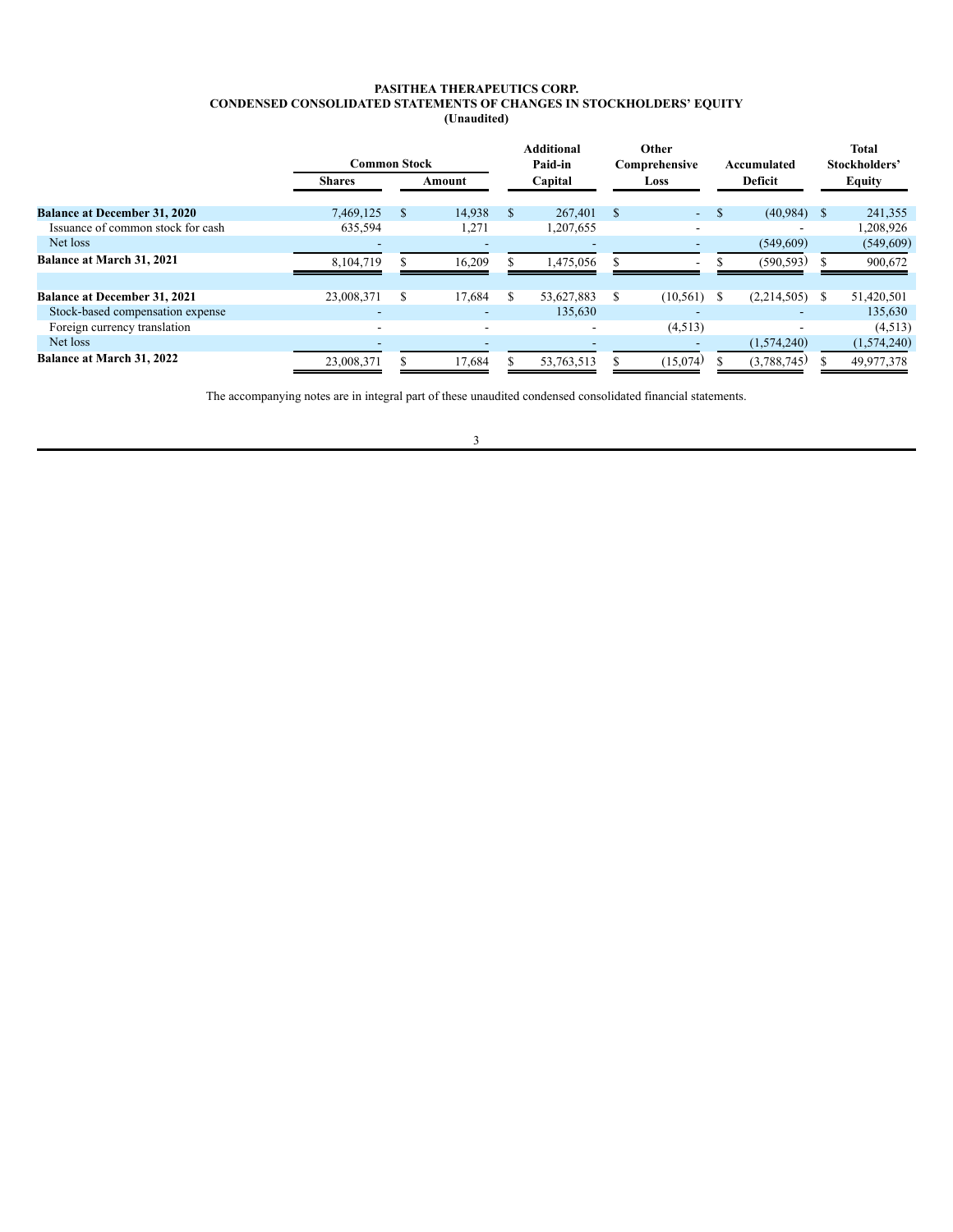## **PASITHEA THERAPEUTICS CORP. CONDENSED CONSOLIDATED STATEMENTS OF CASH FLOWS (Unaudited)**

<span id="page-5-0"></span>

|                                                                             |                             | <b>For the Three Months Ended</b> |  |
|-----------------------------------------------------------------------------|-----------------------------|-----------------------------------|--|
|                                                                             | <b>March 31, 2022</b>       | <b>March 31, 2021</b>             |  |
| <b>CASH FLOWS FROM OPERATING ACTIVITIES:</b>                                |                             |                                   |  |
| Net loss                                                                    | $\mathbb{S}$<br>(1,574,240) | <sup>\$</sup><br>(549,609)        |  |
| Adjustments to reconcile net loss to net cash used in operating activities: |                             |                                   |  |
| Depreciation                                                                | 5,014                       |                                   |  |
| Stock-based compensation                                                    | 135,630                     |                                   |  |
| Change in fair value of warrant liabilities                                 | (785, 297)                  |                                   |  |
| Changes in operating assets and liabilities:                                |                             |                                   |  |
| Changes in prepaid expenses                                                 | (294,989)                   | (65,086)                          |  |
| Changes in accounts payable and accrued liabilities                         | (13, 596)                   | 232,850                           |  |
| Net cash used in operating activities                                       | (2,527,478)                 | (381, 845)                        |  |
| <b>CASH FLOWS FROM INVESTING ACTIVITIES:</b>                                |                             |                                   |  |
| Purchase of property and equipment                                          | (113, 867)                  |                                   |  |
| Net cash used in investing activities                                       | (113, 867)                  |                                   |  |
| <b>CASH FLOWS FROM FINANCING ACTIVITIES:</b>                                |                             |                                   |  |
| Cash proceeds from issuance of common stock                                 |                             | 1,208,926                         |  |
| Net cash provided by financing activities                                   |                             | 1,208,926                         |  |
| Effect of foreign currency translation on cash                              | (4,155)                     |                                   |  |
|                                                                             |                             |                                   |  |
| <b>NET CHANGE IN CASH</b>                                                   | (2,645,500)                 | 827,081                           |  |
| Cash - Beginning of period                                                  | 52,966,706                  | 243,650                           |  |
| Cash - End of period                                                        | 50,321,206                  | 1,070,731<br>\$.                  |  |

The accompanying notes are in integral part of these unaudited condensed consolidated financial statements.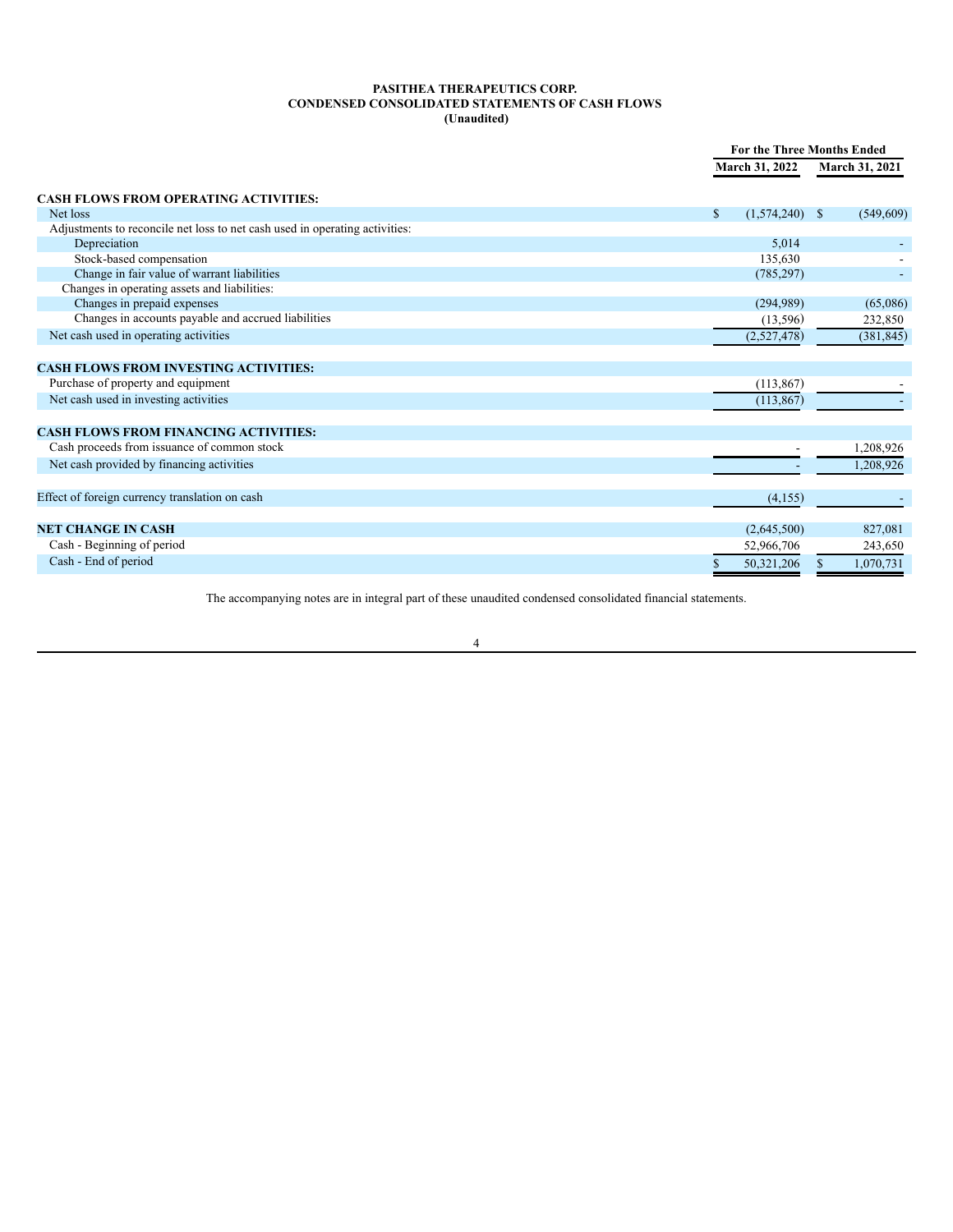## **PASITHEA THERAPEUTICS CORP. NOTES TO UNAUDITED CONDENSED CONSOLIDATED FINANCIAL STATEMENTS FOR THE THREE MONTHS ENDED MARCH 31, 2022 AND 2021**

## <span id="page-6-0"></span>**NOTE 1 – NATURE OF THE ORGANIZATION AND BUSINESS**

Pasithea Therapeutics Corp. ("Pasithea" or the "Company") was incorporated in the State of Delaware on May 12, 2020. The Company is a biotechnology company focused on the research and discovery of new and effective treatments for psychiatric and neurological disorders. The Company's primary biotech operations focus on developing drugs that target the pathophysiology underlying such disorders rather than symptomatic treatments, with the goal of developing new pharmacological agents that display significant advantages over conventional therapies with respect to efficacy and tolerability.

The Company's secondary operations are focused on providing business support services to anti-depression clinics in the U.K. and in the United States. Its operations in the U.K. involve providing business support services to registered healthcare providers who assess patients and, if appropriate, administer intravenous infusions of ketamine. Its operations in the United States involve providing business support services to entities that furnish similar services to patients who personally pay for those services. Operations are expected to initially take place across the United States and the U.K. through partnerships with healthcare companies.

#### The Company is located in Miami Beach, Florida, USA.

On September 17, 2021, the Company sold 4,800,000 Units in an Initial Public Offering (the "Initial Public Offering") at a price of \$5.00 per Unit for a total of \$24,000,000. The Company incurred offering costs of \$3,445,200, consisting of \$2,137,800 of underwriting fees and expenses and \$1,307,400 of costs related to the Initial Public Offering.

Throughout this report, the terms "our," "we," "us," and the "Company" refer to Pasithea Therapeutics Corp. and its subsidiaries, Pasithea Therapeutics Limited (U.K.), Pasithea Therapeutics Portugal, Sociedade Unipessoal Lda and Pasithea Clinics Corp. Pasithea Therapeutics Limited (U.K.) is a private limited Company, registered in the United Kingdom (U.K.). Pasithea Therapeutics Portugal, Sociedade Unipessoal Lda is a private limited Company, registered in Portugal. Pasithea Clinics Corp. is incorporated in Delaware.

## *Basis of Presentation*

The accompanying unaudited condensed consolidated financial statements of the Company have been prepared in accordance with accounting principles generally accepted in the United States of America ("U.S. GAAP") for interim financial information and are unaudited. In the opinion of management, such financial information includes all adjustments (consisting only of normal recurring adjustments) considered necessary for a fair presentation of the Company's financial position at such dates and the operating results and cash flows for such periods. Certain information and disclosures normally included in consolidated financial statements prepared in accordance with U.S. GAAP have been condensed or omitted. The condensed consolidated balance sheet as of December 31, 2021 was derived from our audited financial statements but does not include all disclosures required by U.S. GAAP. Accordingly, these unaudited condensed consolidated financial statements should be read in conjunction with the Company's audited consolidated financial statements and related notes included in its annual report on Form 10-K, as filed with the Securities and Exchange Commission on March 30, 2022. The results of operations for the three months ended March 31, 2022 are not necessarily indicative of the results for the year ending December 31, 2022 or for any future period.

### *Emerging Growth Company*

The Company is an "emerging growth company," as defined in Section 2(a) of the Securities Act, as modified by the Jumpstart Our Business Startups Act of 2012 (the "JOBS Act"), and it may take advantage of certain exemptions from various reporting requirements that are applicable to other public companies that are not emerging growth companies including, but not limited to, not being required to comply with the auditor attestation requirements of Section 404 of the Sarbanes-Oxley Act of 2002, reduced disclosure obligations regarding executive compensation in its periodic reports and proxy statements, and exemptions from the requirements of holding a nonbinding advisory vote on executive compensation and approval of any golden parachute payments not previously approved. Further, Section 102(b)(1) of the JOBS Act exempts emerging growth companies from being required to comply with new or revised financial accounting standards until private companies (that is, those that have not had a Securities Act registration statement declared effective or do not have a class of securities registered under the Exchange Act) are required to comply with the new or revised financial accounting standards. The JOBS Act provides that a company can elect to opt out of the extended transition period and comply with the requirements that apply to nonemerging growth companies but any such election to opt out is irrevocable. The Company has elected not to opt out of such extended transition period which means that when a standard is issued or revised and it has different application dates for public or private companies, the Company, as an emerging growth company, can adopt the new or revised standard at the time private companies adopt the new or revised standard. This may make comparison of the Company's condensed consolidated financial statements with another public company which is neither an emerging growth company nor an emerging growth company which has opted out of using the extended transition period difficult or impossible because of the potential differences in accounting standards used.

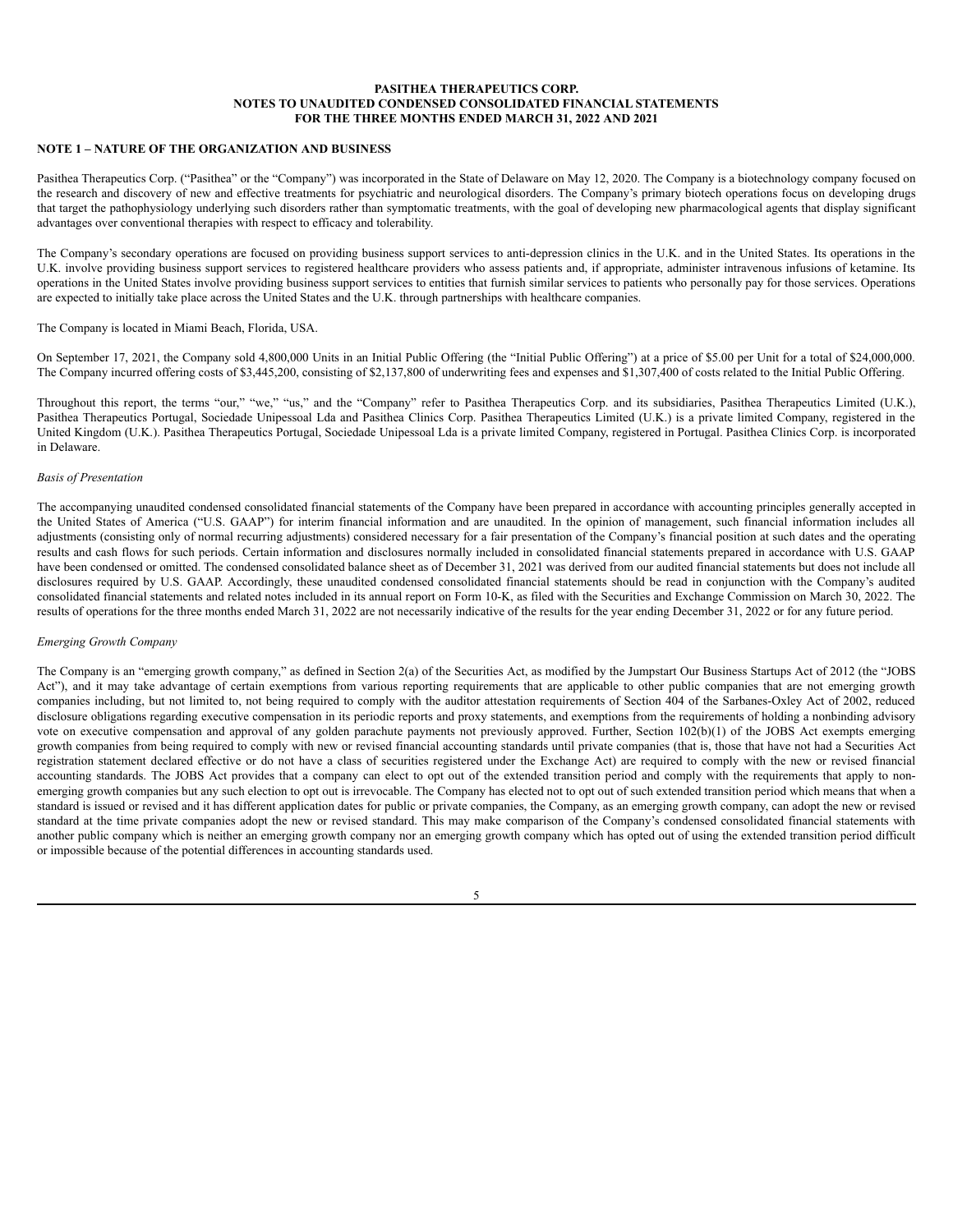## *COVID-19 Pandemic*

In March 2020, the World Health Organization (the "WHO") characterized the outbreak of the novel strain of coronavirus, specifically identified as COVID-19, as a global pandemic. This has resulted in governments enacting emergency measures to combat the spread of the virus. These measures, which include the implementation of travel bans, self-imposed quarantine periods and social distancing, have caused material disruption to business, resulting in a global economic slowdown. Equity markets have experienced significant volatility and weakness and the governments and central banks have reacted with significant monetary and fiscal interventions designed to stabilize economic conditions.

The current challenging economic climate may lead to adverse changes in cash flows, working capital levels and/or debt balances, which may also have a direct impact on the Company's operating results and financial position in the future. The ultimate duration and magnitude of the impact and the efficacy of government interventions on the economy and the financial effect on the Company is not known at this time. The extent of such impact will depend on future developments, which are highly uncertain and not in the Company's control, including new information which may emerge concerning the spread and severity of COVID-19, or any of its variants, and actions taken to address its impact, among others. The repercussions of this health crisis could have a material adverse effect on the Company's business, financial condition, liquidity and operating results.

In response to COVID-19, the Company has implemented working practices to address potential impacts to its operations, employees and customers, and will take further measures in the future if and as required. At present, we do not believe there has been any appreciable impact on the Company specifically associated with COVID-19.

## *Liquidity and Capital Resources*

As of March 31, 2022, the Company had \$50,321,206 in its operating bank accounts and working capital of \$50,516,262. The Company's liquidity needs prior to the consummation of the Initial Public Offering had been satisfied through proceeds from the issuance of common stock in private placements. Subsequent to the consummation of the Initial Public Offering and the November 2021 Private Placement (Note 5), the Company's liquidity was and will continue to be satisfied through the net proceeds from the consummation of the Initial Public Offering and the November 2021 Private Placement. Based on the foregoing, management believes that the Company will have sufficient working capital to meet its needs through twelve months from the issuance date of the financial statements included in this quarterly report.

## **NOTE 2 – SUMMARY OF SIGNIFICANT ACCOUNTING POLICIES**

#### *Principles of Consolidation*

The Company evaluates the need to consolidate affiliates based on standards set forth in Accounting Standards Codification ("ASC") 810, "Consolidation," ("ASC 810"). The condensed consolidated financial statements include the accounts of the Company and its wholly owned subsidiaries, Pasithea Therapeutics Limited (U.K.) and Pasithea Clinics Corp. ("Pasithea Clinics"). All significant intercompany transactions and balances have been eliminated in consolidation.

These condensed consolidated financial statements are presented in U.S. Dollars.

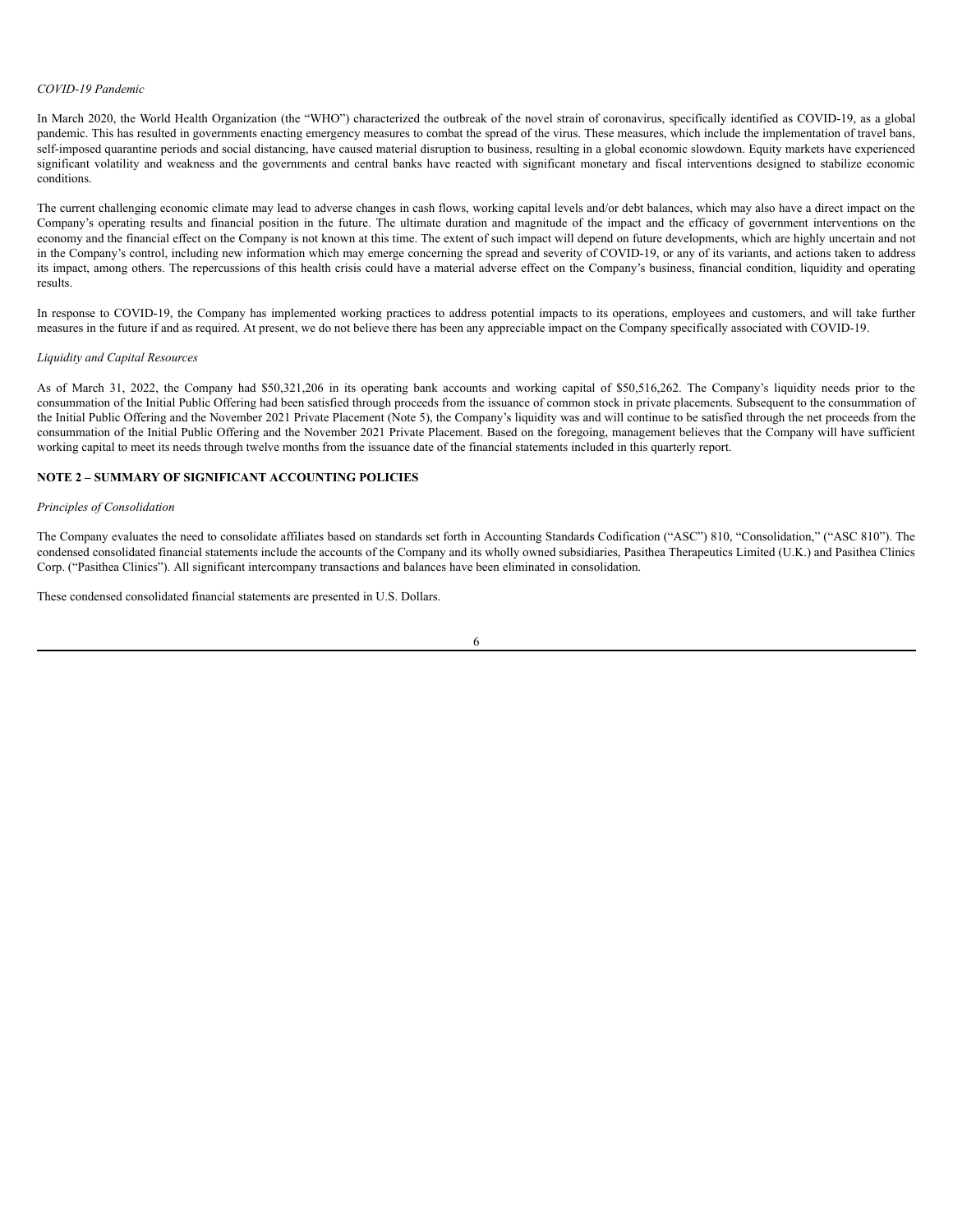#### *Use of Estimates*

The preparation of financial statements in conformity with U.S. GAAP requires the Company's management to make estimates and assumptions that affect the reported amounts of assets and liabilities and disclosure of contingent assets and liabilities at the date of the financial statement and the reported amounts of revenues and expenses during the reporting period.

Making estimates requires management to exercise significant judgment. It is at least reasonably possible that the estimate of the effect of a condition, situation or set of circumstances that existed at the date of the financial statements, which management considered in formulating its estimate, could change in the near term due to one or more future confirming events. One of the more significant accounting estimates included in these condensed consolidated financial statements is the determination of fair value of the warrant liabilities. Accordingly, the actual results could differ significantly from those estimates.

## *Cash and cash equivalents*

The Company considers all short-term investments with an original maturity of three months or less when purchased to be cash equivalents. The Company had no cash equivalents as of March 31, 2022 and December 31, 2021.

#### *Property and Equipment*

Property and equipment is recorded at cost. Depreciation is computed using straight-line and accelerated methods over the estimated useful lives of the related assets. Expenditures that enhance the useful lives of the assets are capitalized and depreciated. Maintenance and repairs are expensed as incurred. When properties are retired or otherwise disposed of, related costs and related accumulated depreciation are removed from the accounts. As of March 31, 2022 and December 31, 2021, the Company had capitalized total property and equipment costs of \$134,955 and \$21,503, respectively, with accumulated depreciation of \$6,336 and \$1,379, respectively. Depreciation expense was \$5,014 and \$0 for the three months ended March 31, 2022 and 2021, respectively.

## *Of ering Costs*

Offering costs consist of professional fees, filing, regulatory and other costs incurred through the balance sheet date that are directly related to the Initial Public Offering. In September 2021, the Company recognized offering costs of \$3,445,200, consisting of \$2,137,800 of underwriting fees and expenses and \$1,307,400 of costs related to the Initial Public Offering. Offering costs are allocated to the separable financial instruments issued in the Initial Public Offering based on the relative fair value basis compared to total proceeds received.

#### *Warrant Liability*

The Company accounts for its Public and Representative Warrants (each, the "Public Warrants" and "Representative Warrants" and, collectively, the "Warrants") in accordance with the guidance contained in ASC 815, "Derivatives and Hedging," under which the Warrants do not meet the criteria for equity treatment and must be recorded as derivative liabilities. Accordingly, the Company classifies the Warrants as liabilities at their fair value and adjusts the Warrants to fair value at each reporting period. This liability is subject to re-measurement at each balance sheet date until the Warrants are exercised or expire, and any change in fair value is recognized in the Company's condensed consolidated statement of operations and comprehensive loss. The fair value of the Public and Representative Warrants was initially measured at the end of each reporting period, using a Black-Scholes option pricing model. At March 31, 2022, the fair value of the Public Warrants was measured using quoted market prices, and the fair value of the Representative Warrants was based on an estimate of the relative fair value to the Public Warrants, accounting for a small difference in the exercise price.

#### *Income Taxes*

The Company follows the asset and liability method of accounting for income taxes under ASC 740, "Income Taxes." Deferred tax assets and liabilities are recognized for the estimated future tax consequences attributable to differences between the financial statement carrying amounts of existing assets and liabilities and their respective tax bases.

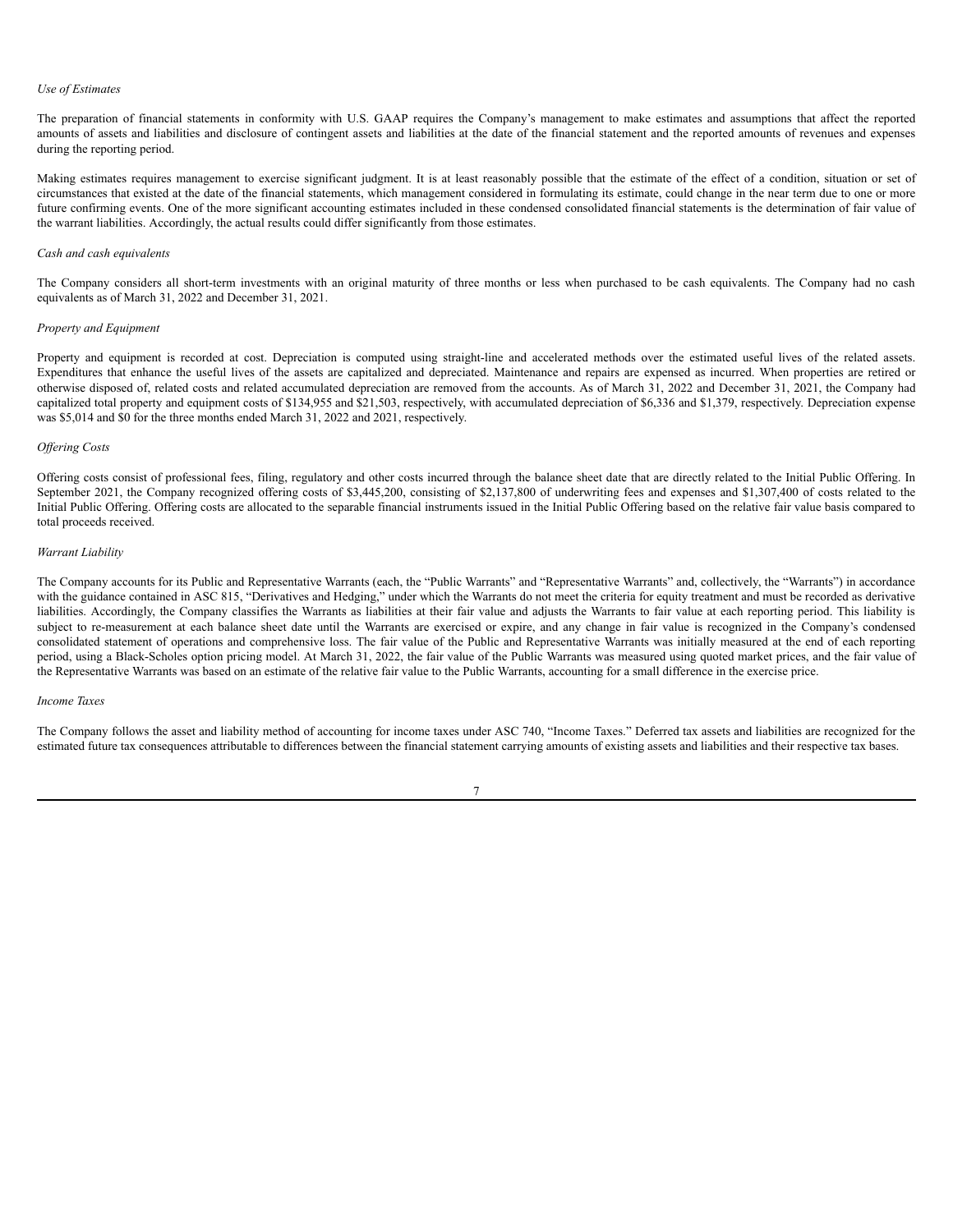Deferred tax assets and liabilities are measured using enacted tax rates expected to apply to taxable income in the years in which those temporary differences are expected to be recovered or settled. The effect on deferred tax assets and liabilities of a change in tax rates is recognized in income in the period that included the enactment date. Valuation allowances are established, when necessary, to reduce deferred tax assets to the amount expected to be realized.

ASC 740 prescribes a recognition threshold and a measurement attribute for the financial statement recognition and measurement of tax positions taken or expected to be taken in a tax return. For those benefits to be recognized, a tax position must be more likely than not to be sustained upon examination by taxing authorities. The Company recognizes accrued interest and penalties related to unrecognized tax benefits as income tax expense. There were no unrecognized tax benefits and no amounts accrued for interest and penalties as of March 31, 2022 and December 31, 2021. The Company is currently not aware of any issues under review that could result in significant payments, accruals or material deviation from its position. The Company is subject to income tax examinations by major taxing authorities since inception.

## *Concentration of Credit Risk*

Financial instruments that potentially subject the Company to concentrations of credit risk consist of a cash account in a financial institution, which, at times, may exceed the Federal Depository Insurance Coverage of \$250,000. As of March 31, 2022, the Company has not experienced losses on this account and management believes the Company is not exposed to significant risks on such account.

## *Fair Value of Financial Instruments*

The fair value of the Company's assets and liabilities, which qualify as financial instruments under ASC 820, "Fair Value Measurements and Disclosures," approximates the carrying amounts represented in the accompanying balance sheet, primarily due to their short-term nature.

## *Fair Value Measurements*

Fair value is defined as the price that would be received for sale of an asset or paid for transfer of a liability, in an orderly transaction between market participants at the measurement date. GAAP establishes a three-tier fair value hierarchy, which prioritizes the inputs used in measuring fair value. The hierarchy gives the highest priority to unadjusted quoted prices in active markets for identical assets or liabilities (Level 1 measurements) and the lowest priority to unobservable inputs (Level 3 measurements). These tiers include:

- Level 1, defined as observable inputs such as quoted prices (unadjusted) for identical instruments in active markets;
- Level 2, defined as inputs other than quoted prices in active markets that are either directly or indirectly observable such as quoted prices for similar instruments in active markets or quoted prices for identical or similar instruments in markets that are not active; and
- Level 3, defined as unobservable inputs in which little or no market data exists, therefore requiring an entity to develop its own assumptions, such as valuations derived from valuation techniques in which one or more significant inputs or significant value drivers are unobservable.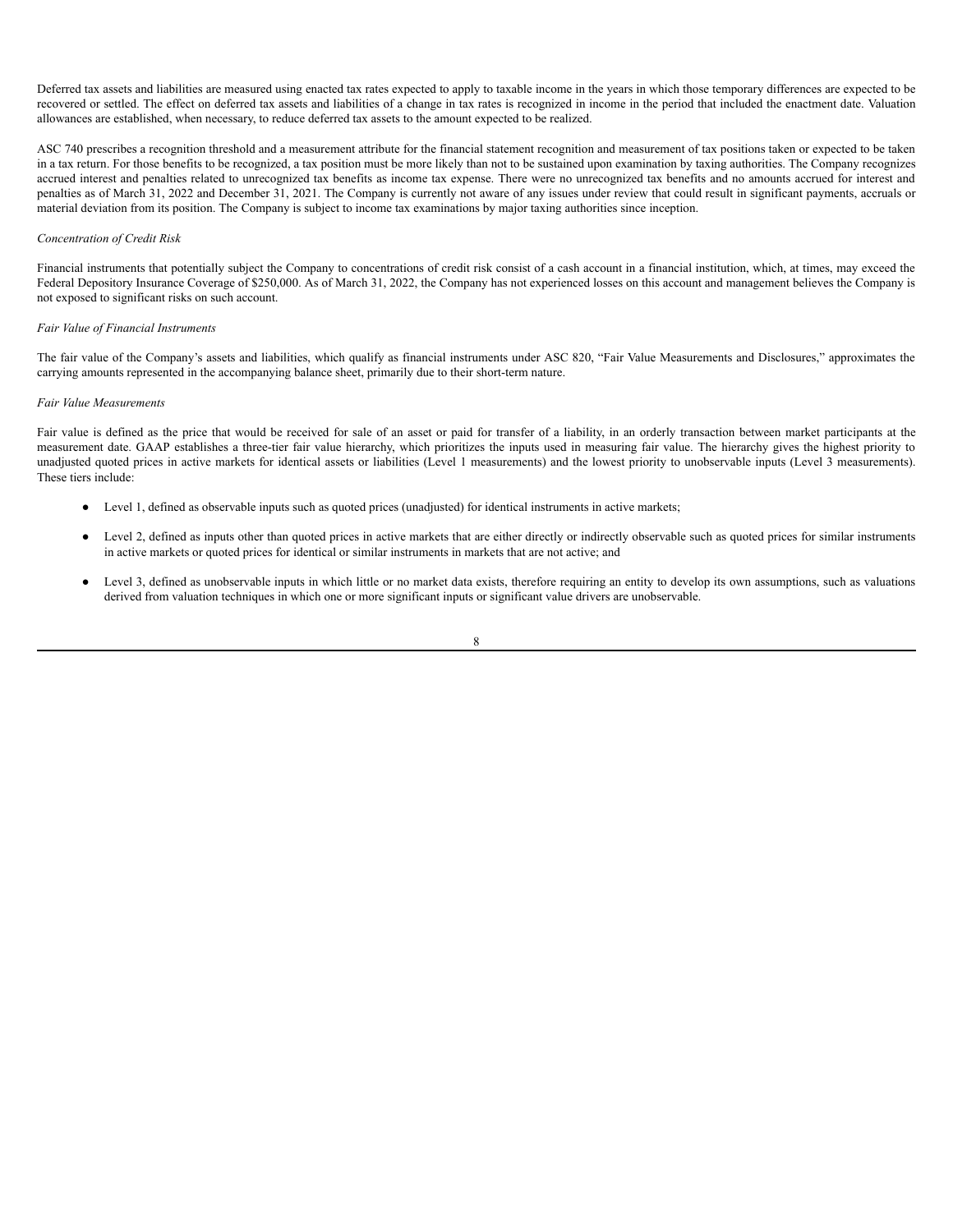The following table presents information about the Company's assets and liabilities that are measured at fair value on a recurring basis and indicates the fair value hierarchy of the valuation inputs the Company utilized to determine such fair value:

|                                                       |                   | Fair value measurements at reporting |                                                                                                 |               |                                                           |               |                                                    |
|-------------------------------------------------------|-------------------|--------------------------------------|-------------------------------------------------------------------------------------------------|---------------|-----------------------------------------------------------|---------------|----------------------------------------------------|
|                                                       |                   | date using:                          |                                                                                                 |               |                                                           |               |                                                    |
| <b>Description</b>                                    | <b>Fair Value</b> |                                      | <b>Ouoted</b><br>prices<br>in active<br>markets<br>for<br>identical<br>liabilities<br>(Level 1) |               | Significant<br>other<br>observable<br>inputs<br>(Level 2) |               | Significant<br>unobservable<br>inputs<br>(Level 3) |
| Assets:                                               |                   |                                      |                                                                                                 |               |                                                           |               |                                                    |
| Cash and cash equivalents, March 31, 2022             | \$<br>50,321,206  | $\mathbb{S}$                         | 50,321,206                                                                                      | <sup>\$</sup> | $\Delta \sim 10$                                          | \$            |                                                    |
| Liabilities:                                          |                   |                                      |                                                                                                 |               |                                                           |               |                                                    |
| Public Warrant liabilities, March 31, 2022            | \$<br>625,600     | \$                                   | 625,600                                                                                         | <sup>\$</sup> | $\mathbb{Z}^{\mathbb{Z}}$                                 | S             |                                                    |
| Representative Warrant liabilities, March 31, 2022    | \$<br>41,903      | $\mathbb{S}$                         | $\sim$                                                                                          | <sup>\$</sup> | $\Delta \sim 10$                                          | <sup>\$</sup> | 41,903                                             |
|                                                       |                   |                                      |                                                                                                 |               |                                                           |               |                                                    |
| Assets:                                               |                   |                                      |                                                                                                 |               |                                                           |               |                                                    |
| Cash and cash equivalents, December 31, 2021          | \$<br>52,966,706  | \$                                   | 52,966,706                                                                                      | \$            | $\omega$                                                  | \$            |                                                    |
|                                                       |                   |                                      |                                                                                                 |               |                                                           |               |                                                    |
| Liabilities:                                          |                   |                                      |                                                                                                 |               |                                                           |               |                                                    |
| Public Warrant liabilities, December 31, 2021         | \$<br>1,361,600   | $\mathbb{S}$                         |                                                                                                 | $-5$          | $\mathcal{L}_{\mathcal{A}}$                               | <sup>\$</sup> | 1,361,600                                          |
| Representative Warrant liabilities, December 31, 2021 | \$<br>91,200      | \$                                   | ۰.                                                                                              | \$            | $\sim$                                                    | S             | 91,200                                             |

The fair value of the liability associated with the Public Warrants at March 31, 2022 was based on the quoted closing price on The Nasdaq Capital Market and is classified as Level 1. The fair value of the liability associated with the Representative Warrants at March 31, 2022 was based on an estimate of the relative fair value to the Public Warrants, accounting for a small difference in the exercise price, and is classified as Level 3. The change of the Public Warrant liability from Level 3 to Level 1 was the only change between levels of the fair value hierarchy from December 31, 2021 to March 31, 2022.

In some circumstances, the inputs used to measure fair value might be categorized within different levels of the fair value hierarchy. In those instances, the fair value measurement is categorized in its entirety in the fair value hierarchy based on the lowest level input that is significant to the fair value measurement.

*Revenue*

The Company accounts for revenue in accordance with ASC Topic 606, "Revenue from Contracts with Customers."

The Company currently derives all its revenue from its operations in the U.K., providing business support services to registered healthcare providers who assess patients, and if appropriate, administer intravenous infusions of ketamine. Under the business support services agreements, the Company, among other things, markets the treatments to the extent permitted under law, arranges and pays for the fit-out of the consulting room, provides equipment necessary for the treatments, develops, operates and maintains a booking website for the treatments, makes bookings and takes payments, and employs or engages customer service advisers to liaise with clinical staff and pay certain staff costs. The price of the treatments are fixed amounts jointly established by the Company and the healthcare providers. The Company collects 100% of the payment in advance from the patients, who personally pay for the services. The Company retains 30% of revenues from ketamine infusion treatments, less certain clinical staff costs which result from the provision of the treatments. The Company has determined that it acts as an agent under the business support services agreements, and recognizes the net revenues retained from ketamine infusion treatments in the unaudited condensed consolidated statement of operations and comprehensive loss.

The Company also may arrange psychotherapy sessions with independent therapy professionals for patients. In such cases, the Company acts as a principal and recognizes the gross amount of revenue earned from such sessions, with the cost paid to the independent therapy professionals recognized in cost of services in the unaudited condensed consolidated statement of operations and comprehensive loss.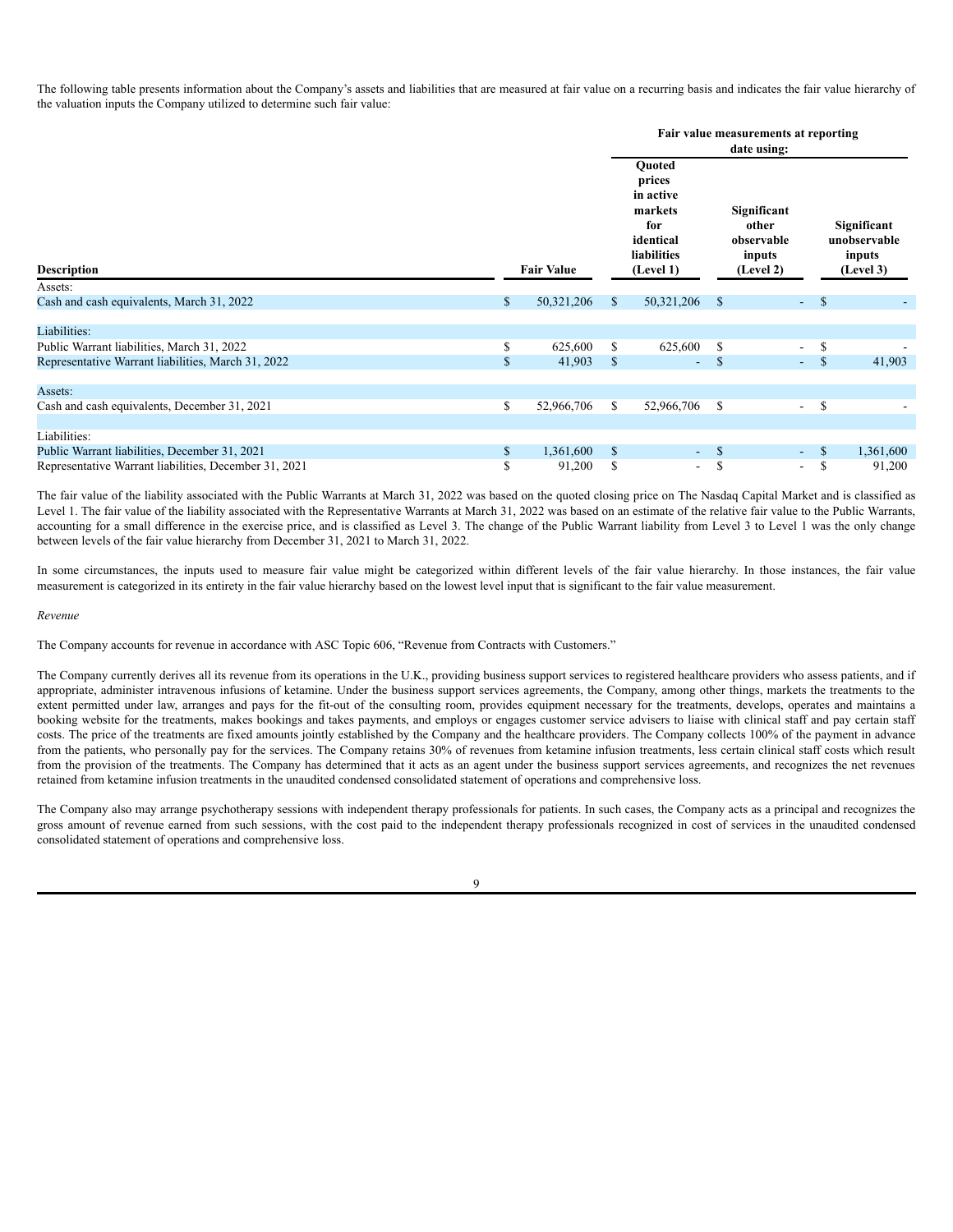The Company's performance obligation is satisfied when the services are rendered to the customer. There were no contract assets or liabilities at March 31, 2022 or December 31, 2021. All sales have fixed pricing and there are currently no variable components included in the Company's revenue.

#### *Net Loss Per Share*

Net loss per share is computed by dividing net loss by the weighted average number of common shares outstanding during the reporting period. Diluted earnings per share is computed similar to basic earnings per share, except the weighted average number of common shares outstanding are increased to include additional shares from the assumed exercise of share options, if dilutive. The following outstanding shares issuable upon exercise of stock options and warrants and vesting of restricted stock units were excluded from the computation of diluted net loss per share for the periods presented because including them would have had an anti-dilutive effect:

|                        | Three months ended<br>March 31, |                          |
|------------------------|---------------------------------|--------------------------|
|                        | 2022                            | 2021                     |
| Stock options          | 600,000                         | $\sim$                   |
| Warrants               | 12,600,000                      | $\overline{\phantom{a}}$ |
| Restricted stock units | 200,000                         | -                        |

#### *Foreign Currency Translations*

The Company's functional and reporting currency is the U.S. dollar. All transactions initiated in other currencies are translated into U.S. dollars using the exchange rate prevailing on the date of transaction. Monetary assets and liabilities denominated in foreign currencies are translated into the U.S. dollar at the rate of exchange in effect at the balance sheet date. Unrealized exchange gains and losses arising from such transactions are deferred until realization and are included as a separate component of stockholders' equity (deficit) as a component of comprehensive income or loss. Upon realization, the amount deferred is recognized in income in the period when it is realized.

#### *Translation of Foreign Operations*

The financial results and position of foreign operations whose functional currency is different from the Company's presentation currency are translated as follows:

- assets and liabilities are translated at period-end exchange rates prevailing at that reporting date;
- equity is translated at historical exchange rates; and
- income and expenses are translated at average exchange rates for the period.

Exchange differences arising on translation of foreign operations are transferred directly to the Company's accumulated other comprehensive loss in the condensed consolidated financial statements. Transaction gains and losses arising from exchange rate fluctuation on transactions denominated in a currency other than the functional currency are included in the condensed consolidated statements of operations and comprehensive loss.

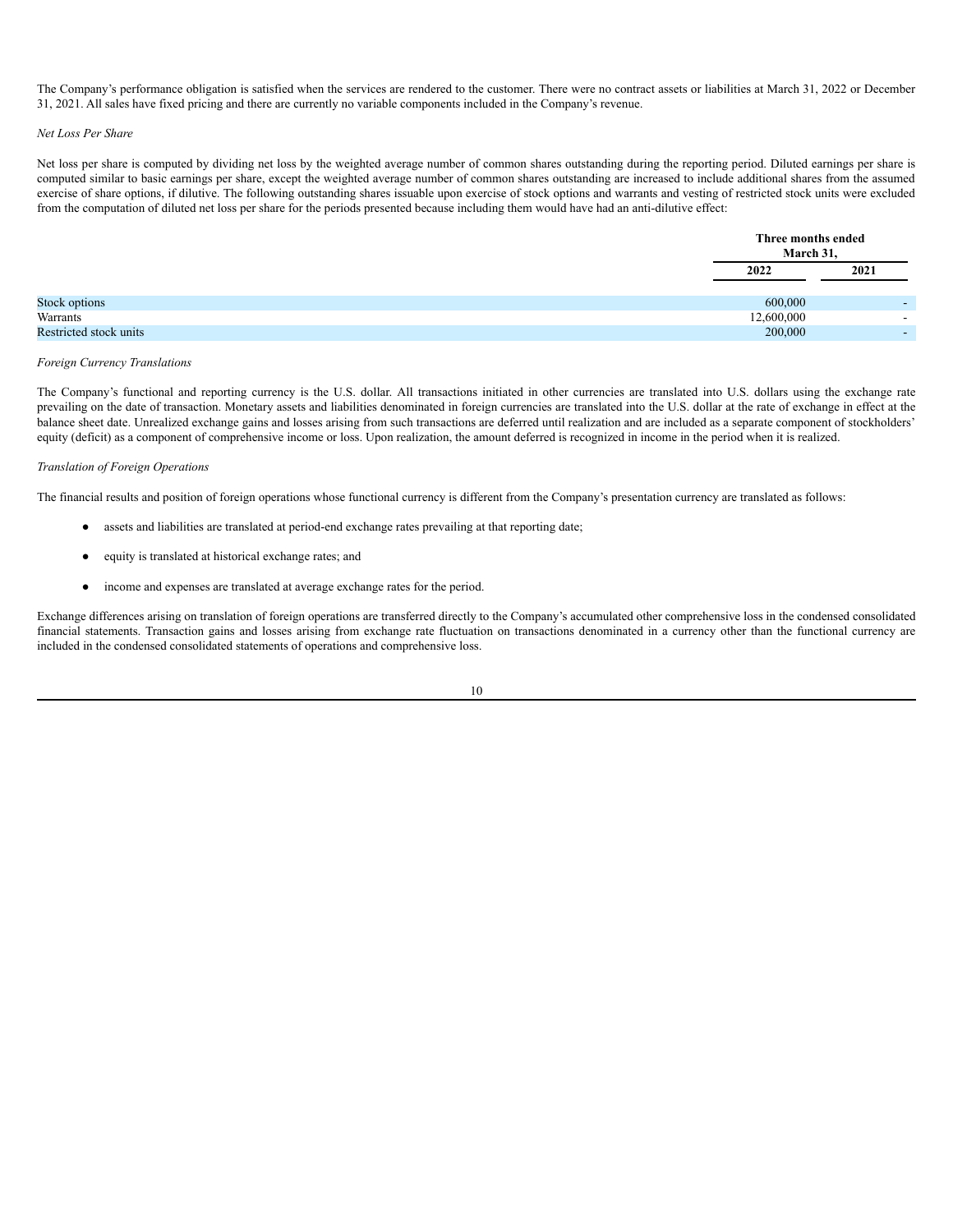|                                                         | March 31.<br>2022 | December 31.<br>2021 |
|---------------------------------------------------------|-------------------|----------------------|
| Closing rate, British Pound (GBP) to US\$ at period end | 1.316             | 1.348                |
| Average rate, GBP to US\$ for the period ended          | 1.341             | 1.371                |
| Closing rate, Euro (EUR) to US\$ at period end          | 1.112             | 1.132                |
| Average rate, EUR to US\$ for the period ended          | 1.122             | 1.143                |

### *Comprehensive Income (Loss)*

ASC 220, "Comprehensive Income," establishes standards for reporting and display of comprehensive income (loss) and its components in a full set of general-purpose financial statements. As of March 31, 2022 and December 31, 2021, the Company had no material items of other comprehensive income (loss) except for the foreign currency translation adjustment.

### *Recent Accounting Pronouncements*

Management does not believe that any recently issued, but not yet effective, accounting pronouncements, if currently adopted, would have a material effect on the Company's financial statements.

## **NOTE 3 – INITIAL PUBLIC OFFERING**

Pursuant to the Initial Public Offering, on September 17, 2021, the Company sold 4,800,000 Units at a price of \$5.00 per Unit for a total of \$24,000,000. The Company incurred offering costs of \$3,445,200, consisting of \$2,137,800 of underwriting fees and expenses and \$1,307,400 of costs related to the Initial Public Offering.

Each Unit consisted of one share of common stock and one Public Warrant. Each redeemable Public Warrant entitles the holder to purchase one share of common stock at a price of \$6.25 per share, will be exercisable upon issuance and will expire five years from issuance.

The Company classifies each warrant as a liability at its fair value and the warrants were allocated a portion of the proceeds from the issuance of the Units equal to its fair value determined by the Black-Scholes model.

In connection with the Initial Public Offering, the Company granted the underwriters an option for a period of 45 days to purchase up to an additional 720,000 shares of common stock and/or warrants to purchase up to 720,000 shares of common stock at \$5.00 per unit less the underwriting discounts and commissions. On October 29, 2021, the underwriters' option lapsed without exercise.

## **NOTE 4 – COMMITMENTS AND CONTINGENCIES**

*Integrated Research and Development Agreement – Aptuit (Verona) Srl, an Evotec Company*

In February 2022, the Company entered into an integrated research and development agreement with Aptuit (Verona) Srl, an Evotec Company ("Evotec"), with the goal of delivering a treatment for schizophrenia. Evotec will provide integrated drug discovery and development research services for the Company over a period of approximately 39 months. Under the agreement, the Company will incur full-time equivalent employee (FTE)-based costs at a rate of \$275,000 per FTE per annum for all services, excluding program specific materials which are estimated to be approximately an additional 10% of the total FTE-based price. In addition to the FTE-based costs, the Company shall make milestone payments of up to \$6.25 million subject to the successful progression to the next stage of research as agreed to by a joint steering committee. The dollar amounts in the agreement are also subject to adjustment on an annual basis, starting January 1, 2023, for inflation based on a published consumer price index.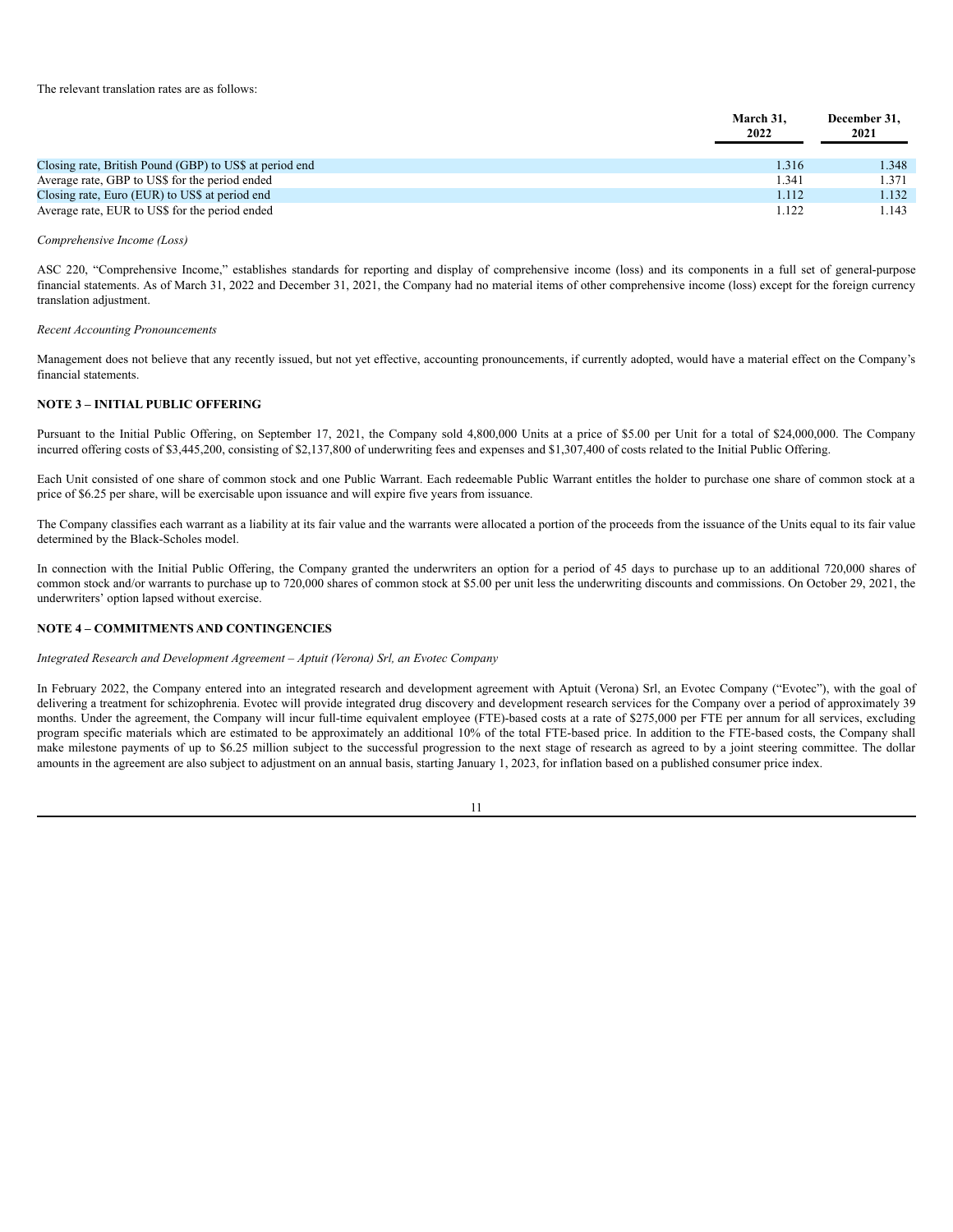## *Medical Of ice Lease – West Hollywood, California*

On March 11, 2022, the Company entered into an agreement to lease a medical office in West Hollywood, California. The lease commencement date will be the later of (i) the first Monday after the landlord completes the tentant improvements as specified in the agreement or (ii) April 1, 2022. The lease has a 60-month term, and the Company has an option to extend the term for one 5-year renewal period at the prevailing market rate that the landlord is then obtaining from tenants for comparable space in the building. The lease has a base monthly rent of \$8,336 per month for the first 12 months, with the base monthly rent increasing by 4% on the first anniversary of the lease commencement date and every 12 months thereafter. In addition to the base monthly rent, commencing on the first anniversary of the lease commencement date, the Company will pay its share of certain direct operating and tax expenses incurred by the landlord in maintaining the building.

## *Consulting Agreement – Yassine Bendiabdallah*

Effective November 1, 2021, the Company entered into a Consulting Agreement with Yassine Bendiabdallah to act as the Head of Pasithea Therapeutic U.K., manage all Pasithea U.K. clinics and aid in E.U. expansion. The Consulting Agreement provides an annual salary of \$120,000 to be paid on a monthly basis, includes three weeks of vacation for each year and provides for reimbursement for all reasonable out-of-pocket expenses incurred in connection with the services provided. The Consulting Agreement continues indefinitely until either party decides to terminate the contract.

#### *Service Agreement – The University of Texas at Austin*

On September 21, 2021, the Company entered into a Service Agreement with the University of Texas at Austin ("UTA"), a university of higher education in the State of Texas, to act as the Chair of the Scientific Advisory Board, holding three scientific advisory board meetings per year and providing incidental monthly consults. The Company pays UTA \$50,000 annually for services billed on a quarterly basis and any costs incurred by UTA are reimbursed only after prior written consent of the Company. The Service Agreement will terminate on September 21, 2024 unless terminated earlier or extended by mutual agreement.

### *Collaboration Agreement – Zen Baker Street Clinic (U.K.)*

On August 4, 2021, the Company entered into an Amended and Restated Collaboration Agreement with Portman Health Ltd ("Portman"), whereby both parties have agreed to collaborate on the provision of ketamine infusion treatments and any other treatments agreed to by the parties from time to time (the "Treatments") at Portman's London based clinic. The Company has agreed, among other things, market the Treatments to the extent permitted under law, arrange and pay for the fit-out of the consulting room, provide equipment necessary for the Treatments, develop, operate and maintain a booking website for the Treatments, make bookings and take payments, and employ or engage customer services advisers to liaise with clinical staff and pay certain staff costs. Portman has agreed provide consulting and treatment rooms, apply for and maintain CQC registrations, employ or engage licensed and qualified staff, assess patient and, if appropriate, administer the Treatments, maintain equipment and provide all ketamine and other pharmaceuticals necessary for the Treatments. All revenues from such Treatments (less certain staff costs) shall be allocated 30% to the Company and 70% to Portman.

## *Collaboration Agreement – Zen Knightsbridge Clinic (U.K.)*

On August 4, 2021, the Company entered into an Amended and Restated Collaboration Agreement with Purecare Limited ("Purecare"), whereby both parties have agreed to collaborate on the provision of Treatments at Purecare's London based clinic. The Company has agreed, among other things, market the Treatments to the extent permitted under law, arrange and pay for the fit-out of the consulting room, provide equipment necessary for the Treatments, develop, operate and maintain a booking website for the Treatments, make bookings and take payments, and employ or engage customer services advisers to liaise with clinical staff and pay certain staff costs. Purecare has agreed provide consulting and treatment rooms, apply for and maintain CQC registrations, employ or engage licensed and qualified staff, assess patient and, if appropriate, administer the Treatments, maintain equipment and provide all ketamine and other pharmaceuticals necessary for the Treatments. All revenues from such Treatments (less certain staff costs) shall be allocated 30% to the Company and 70% to Purecare.

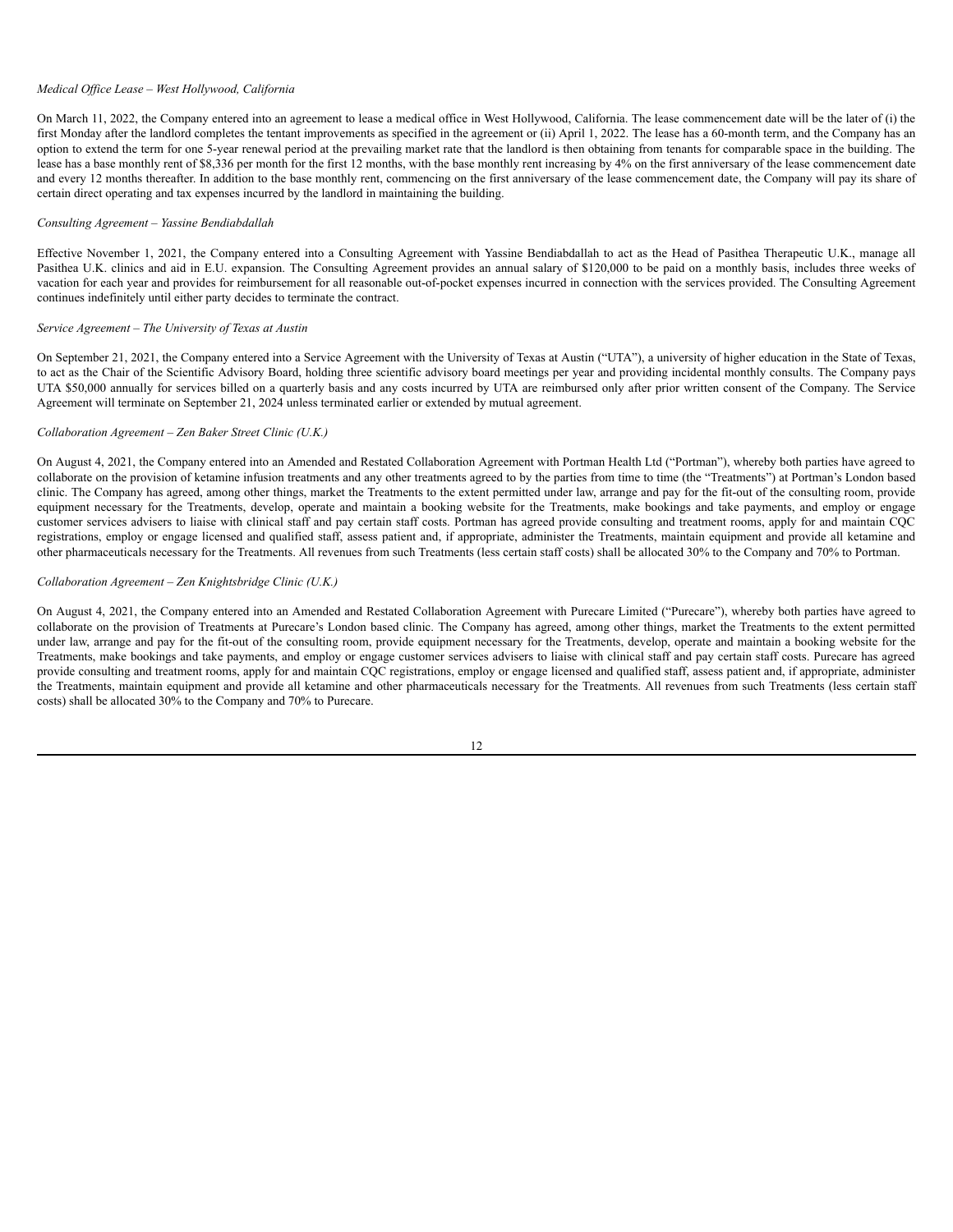#### *Business Support Services Subcontract – The IV Doc*

On April 9, 2021, Pasithea Clinics, an affiliate of the Company, entered into a Business Support Services Subcontract (the "Subcontract") with The IV Doc, pursuant to which The IV Doc provides certain non-clinical administrative, back office, and other business support services to one or more professional medical practices in the State of New York. During the term of the Subcontract, which shall be effective for 15 years from the effective date, Pasithea Clinics pays The IV Doc monthly subcontract fees in consideration of the subcontract services rendered by The IV Doc. The subcontract fees, which are equal to \$22,500 per month, represents fair market value for the subcontract services and are commensurate with the subcontract services to be provided, and does not constitute an illegal fee-splitting or impermissible profit-sharing arrangement in violation of any applicable laws. In addition to the subcontract fees, Pasithea Clinics reimburses The IV Doc for all reasonable expenses, including travel, meals and lodging expenses, incurred by The IV Doc in connection with the provision of the subcontract services, provided that such expenses are otherwise commercially reasonable and necessary. On January 19, 2022, Pasithea Clinics entered into an Amended Business Support Services Subcontract (the "Amended Subcontract") with The IV Doc, pursuant to which The IV Doc will provide certain non-clinical administrative, back office, and other business support services to one or more professional medical practices in the State of New York. The Amended Subcontract was modified with the start date effective January 1, 2022. The fees for the first two months of service were waived, resulting in a gain on forgiveness of accounts payable of \$45,000 recorded in the unaudited condensed consolidated statement of operations and comprehensive loss for the three months ended March 31, 2022.

## *Employment Agreement – Dr. Tiago Reis Marques*

On July 13, 2020, we entered into an employment agreement with Dr. Tiago Reis Marques to serve as our Chief Executive Officer. The initial term of Dr. Marques' employment commenced on the closing of our initial business combination and ended on the first anniversary of the commencement date. After the initial term, the employment agreement automatically renewed for additional one-year periods, unless the Company or Dr. Marques provided the other party with at least 60 days' prior written notice of its desire not to renew. Pursuant to the employment agreement, we agreed to pay Dr. Marques an annual base salary of \$120,000. Upon the completion of the next qualified financing of over \$5,000,000, the terms of the employment agreement was to be renegotiated. Dr. Marques was also eligible to receive equity awards, benefits including but not limited to health insurance, retirement, and fringe benefits of the Company, and 20 vacation days per year. We also agreed to reimburse Dr. Marques for all expenses associated with the Company's business.

In December 2021, we entered into a new executive employment agreement (the "2021 Employment Agreement") with Dr. Marques to serve as our Chief Executive Officer, effective January 1, 2022. The agreement includes a base salary of \$450,000 per year, Sign-on bonus of \$100,000, paid in a lump sum after January 1, 2022, and eligibility for an annual discretionary bonus of up to 75% of the base salary. The 2021 Employment Agreement also included an option to purchase 200,000 shares of the Company's common stock, subject to approval by the Board of Directors, which include a three year vesting schedule, under which 33% of the total shares subject to the Option will vest 12 months after the vesting commencement date (which will be grant date), and the remainder shall vest in equal tranches quarterly thereinafter until either the Option is fully vested or Executive's Continuous Service (as defined in the Plan) terminates, whichever occurs first.

Subject to the approval by the Board of Directors, Dr. Marques was eligible to receive an equity grant of 200,000 Restricted Stock Units (the "RSU"s) of the Company, all in accordance with the terms and conditions set forth in the Plan. The RSU's shall vest over 3 years with 33 and 1/3% vesting on the employees first anniversary and then quarterly then after over the remaining vesting period. The anticipated RSUs will be governed by the terms and conditions of the Plan and Executive's grant agreement (the "RSU Agreement"), and will include a three year vesting schedule, under which 33% of the RSUs will vest 12 months after the vesting commencement date (which will be grant date), and the remainder shall vest in equal tranches quarterly thereinafter until either the RSUs are fully vested or Executive's Continuous Service (as defined in the Plan) terminates, whichever occurs first.

On December 20, 2021, the Board of Directors approved the stock option and RSU grants to Dr. Marques as described above. See Note 5 for further information about stock option and RSU awards.

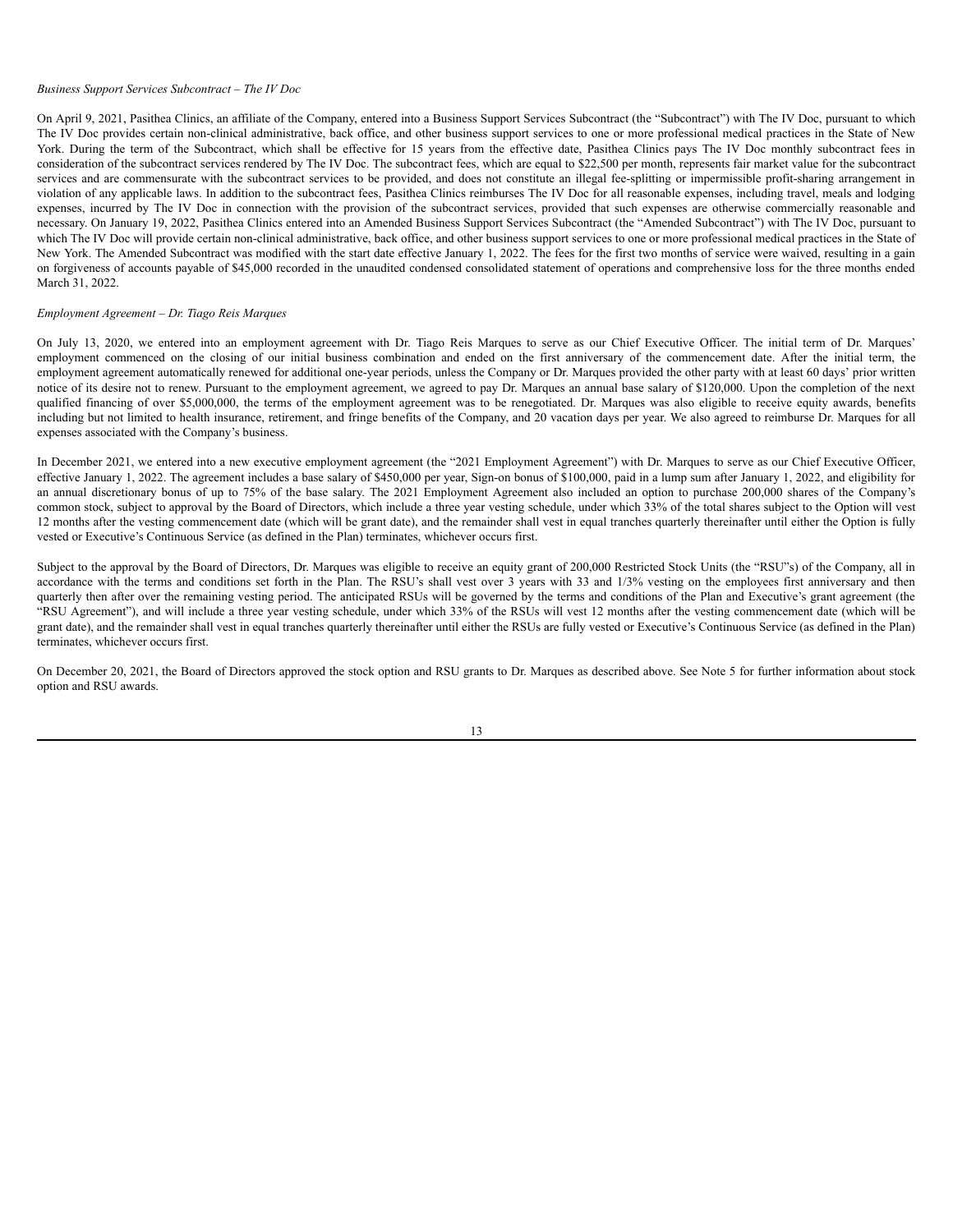### **NOTE 5 – STOCKHOLDERS' EQUITY**

The Company is authorized to issue an aggregate of 500,000,000 shares. The authorized capital stock is divided into:

(i) 495,000,000 shares of common stock having a par value of \$0.0001 per share and (ii) 5,000,000 shares of preferred stock having a par value of \$0.0001 per share.

Effective April 8, 2021, we amended our certificate of incorporation to effect a 1-for-20 reverse stock split of our outstanding shares of Common Stock. No fractional shares were issued as a result of the reverse stock split. Any fractional shares resulting from the reverse stock split were paid in cash. The reverse stock split did not otherwise affect any of the rights currently accruing to holders of our common stock. All share information presented in these financial statements has been retroactively adjusted to reflect the reduced number of shares outstanding.

During 2021, the Company entered into various subscription agreements in connection with a private placement seeking to raise up to \$1 million through the sale of 625,000 shares of the Company's common stock, at a price of \$1.60 per share, with a closing date for accepted subscriptions of January 31, 2021. The Company issued a total of 395,625 shares for aggregate proceeds received of approximately \$633,000 related to such private placement.

During 2021, the Company entered into various subscription agreements in connection with a second private placement seeking to raise up to \$5 million through the sale of 2,083,333 shares of the Company's common stock, at a price of \$2.40 per share, with a closing date for accepted subscriptions of March 31, 2021. The Company issued a total of 239,969 shares for aggregate proceeds received of approximately \$576,000 related to such second private placement.

### *November 2021 Private Placement*

On November 24, 2021, the Company entered into a purchase agreement with institutional investors to issue 8,680,000 common shares (the "PIPE Shares") and 8,680,000 warrants to purchase up to 8,680,000 shares of common stock in a private placement ("November 2021 Private Placement"). The combined purchase price for one PIPE Share and warrant was \$3.50. The warrants are immediately exercisable, expire five years from the date of issuance and have an exercise price of \$3.50 per share of common stock, subject to adjustment as set forth in the warrants.

The investors may exercise the warrants on a cashless basis if the warrant shares are not then registered pursuant to an effective registration statement. The investors have contractually agreed to restrict their ability to exercise the warrants such that the number of shares of common stock held by the investors and any of their affiliates after such exercise does not exceed either 4.99% or 9.99% of the Company's then issued and outstanding shares of common stock, at the investor's election.

In connection with the Purchase Agreement, the Company entered into a registration rights agreement (the "Registration Rights Agreement") with the investors. Pursuant to the Registration Rights Agreement, the Company is required to file a resale registration statement with the Securities and Exchange Commission (the "SEC") to register for resale the shares and the warrant shares and to have such Registration Statement declared effective within 60 days after the date of the Purchase Agreement, or 90 days of the date of the Purchase Agreement in the event the Registration Statement is subject to a "full review" by the SEC. The Company is obligated to pay certain liquidated damages to the investor if it fails to file the resale registration statement when required, fail to cause the Registration Statement to be declared effective by the SEC when required, or if it fails to maintain the effectiveness of the Registration Statement.

Pursuant to a Placement Agent Agreement (the "Placement Agent Agreement"), dated as of November 24, 2021, by and between us and EF Hutton, division of Benchmark Investments, LLC ("EF Hutton"), the Company engaged EF Hutton to act as its exclusive placement agent in connection with the November 2021 Private Placement. Pursuant to the Placement Agent Agreement, the Company paid EF Hutton a cash fee of 9.0% of the gross proceeds raised in the November 2021 Private Placement, and a cash fee equal to 1.0% of the gross proceeds raised in the November 2021 Private Placement for non-accountable expenses, and also reimbursed EF Hutton \$70,000 for accountable expenses, including "road show", diligence, and reasonable legal fees and disbursements for EF Hutton's counsel. Additionally, the Company granted EF Hutton a right of first refusal following the closing of the November 2021 Private Placement, whereby EF Hutton shall have an irrevocable right of first refusal (the "Right of First Refusal") until November 29, 2022, to act as sole investment banker, sole book-runner, and/or sole placement agent, at EF Hutton's sole discretion, for each and every future public and private equity and debt offering, including all equity linked financing.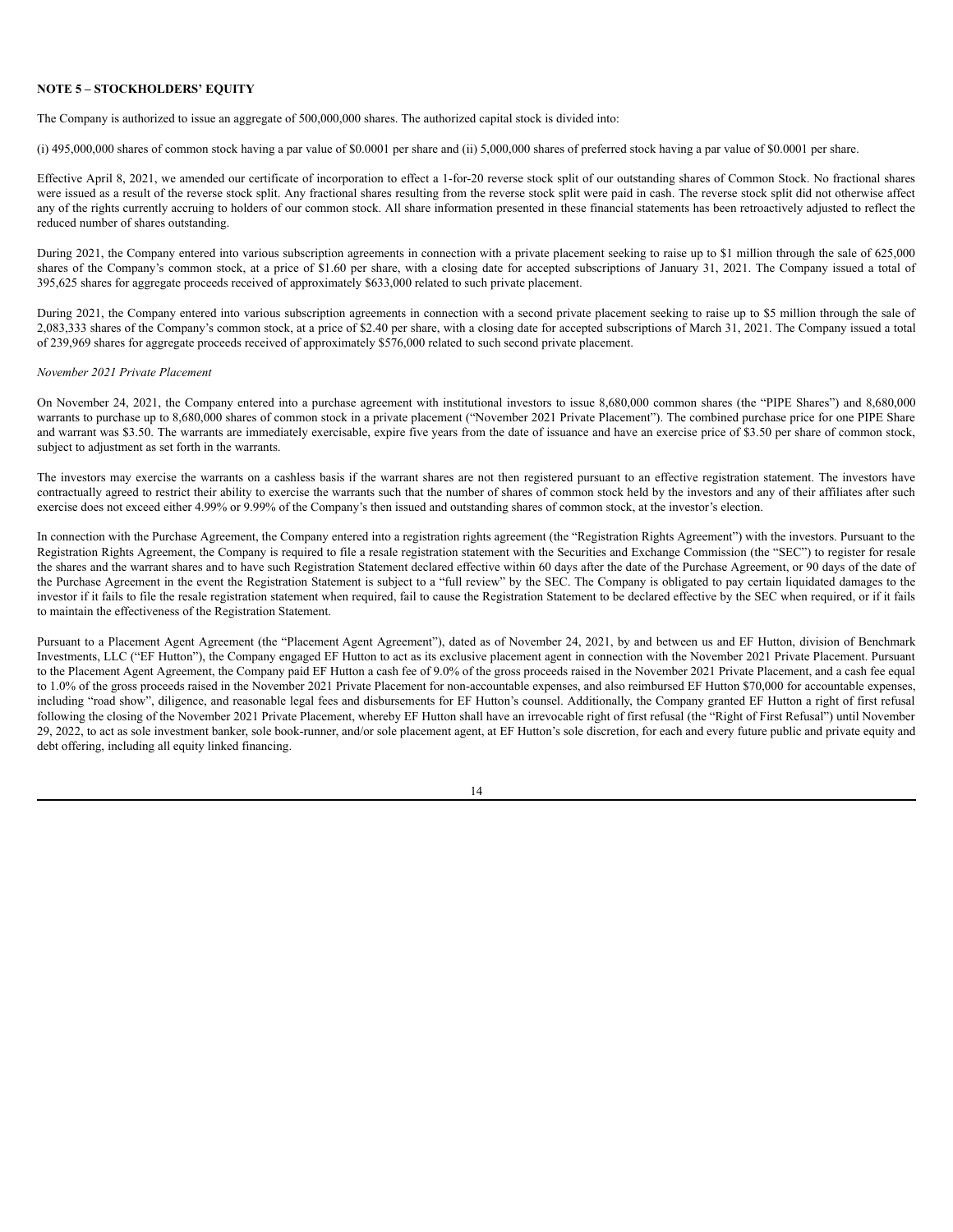On November 29, 2021, the Company consummated the November 2021 Private Placement, pursuant to which it issued 8,680,000 PIPE Shares and 8,680,000 warrants to institutional investors. The offering price per PIPE Share and accompanying warrant was \$3.50, resulting in aggregate gross proceeds of \$30,380,000 and net proceeds to the Company, net of underwriter discounts and fees, or approximately \$27 million. We bear all fees and expenses incidental to our obligation to register the shares of common stock. Brokerage fees, commissions and similar expenses, if any, attributable to the sale of shares offered will be assumed by the selling stockholder. The Company intends to use such proceeds from the November 2021 Private Placement for general corporate and working capital purposes. As of March 31, 2022, no warrants have been exercised.

A total of 8,680,000 warrants remain outstanding as of March 31, 2022. No liability accounting or valuation is deemed necessary for these warrants.

#### *Stock Options*

Stock option activity for the three months ended March 31, 2022 was as follows:

|                              | Number of<br><b>Options</b> |    | Weighted-<br>average<br><b>Exercise</b><br>Price per<br><b>Share</b> |
|------------------------------|-----------------------------|----|----------------------------------------------------------------------|
| Outstanding, January 1, 2022 | 600,000                     | S. | 3.81                                                                 |
| Granted                      | ۰                           |    | $\overline{\phantom{a}}$                                             |
| Expired                      | $\sim$                      |    | $\sim$                                                               |
| Exercised                    | -                           |    | $\overline{\phantom{a}}$                                             |
| Outstanding, March 31, 2022  | 600,000                     |    | 3.81                                                                 |
|                              |                             |    |                                                                      |
| Exercisable, March 31, 2022  | 100,000                     |    | 5.00                                                                 |

These options had a weighted average remaining life of 9.4 years and an aggregate intrinsic value of \$0 as of March 31, 2022. The Company recognized \$96,630 and \$0 of stock-based compensation expense for stock options for the three months ended March 31, 2022 and 2021, respectively, and had unamortized stock option compensation remaining of \$581,534 as of March 31, 2022.

Under the terms of Dr. Marques' 2021 Employment Agreement (Note 4), Dr. Marques was granted 200,000 stock options on December 20, 2021. The fair value of the stock options granted to Dr. Marques was \$0.70 per share. The fair value was determined by the Black-Scholes Option Pricing Model with the following assumptions: stock price of \$1.44, exercise price of \$1.44 per share, dividend yield of 0%, expected term of 6 years, volatility of 50.5%, and risk-free interest rate of 1.44%.

## *Restricted Stock Units*

Under the terms of Dr. Marques' 2021 Employment Agreement (Note 4), Dr. Marques was granted 200,000 RSUs on December 20, 2021 with a grant date fair value of \$1.44 per share. The Company has no other RSU awards outstanding. The Company recognized \$24,000 and \$0 of stock-based compensation expense for RSUs for the three months ended March 31, 2022 and 2021, respectively, and had unamortized RSU compensation remaining of \$264,000 as of March 31, 2022.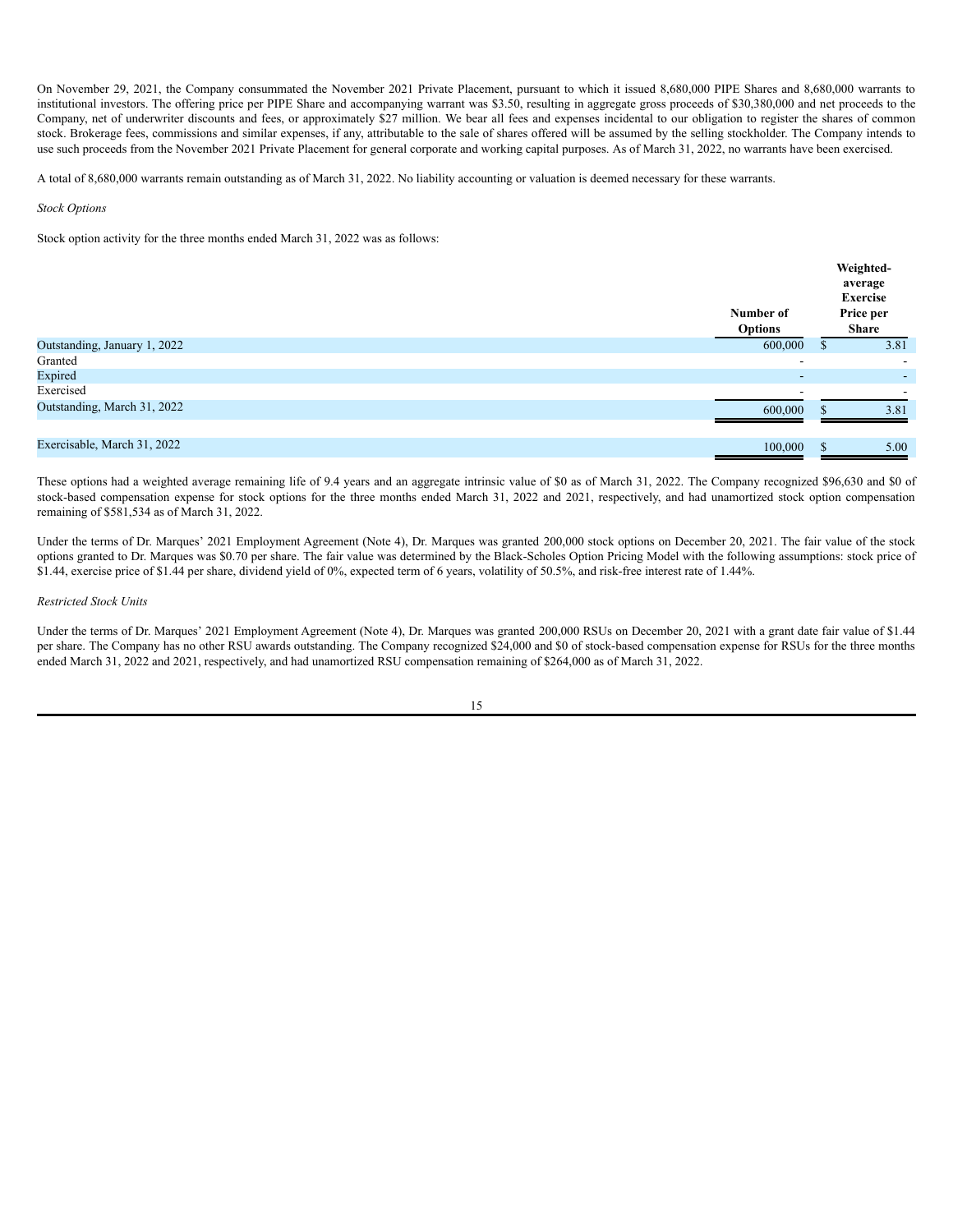#### *Restricted Stock*

The Company recognized \$15,000 and \$0 of stock-based compensation expense for restricted stock awards for the three months ended March 31, 2022 and 2021, respectively, and had no remaining unamortized restricted stock compensation as of March 31, 2022.

### **NOTE 6 – WARRANT LIABILITIES**

On September 17, 2021, the Company consummated its Initial Public Offering of 4,800,000 Units at a price of \$5.00 per Unit, generating gross proceeds of \$24,000,000, with each Unit consisting of one share of common stock, \$0.0001 par value, and one redeemable Public Warrant. Each redeemable Public Warrant entitles the holder to purchase one share of common stock at a price of \$6.25 per share which will expire five years from issuance.

Simultaneously with the consummation of the closing of the Initial Public Offering, the Company issued the underwriters a total of 240,000 Representative Warrants that are exercisable for six months from the date of its Initial Public Offering at an exercise price of \$6.25 with a five-year expiration term.

The Company evaluated the Public and Representative Warrants (collectively, the "Warrants") as either equity-classified or liability-classified instruments based on an assessment of the warrants' specific terms and applicable authoritative guidance in ASC 480, "Distinguishing Liabilities from Equity" ("ASC 480") and ASC 815, "Derivatives and Hedging" ("ASC 815"). The assessment considers whether the warrants are freestanding financial instruments pursuant to ASC 480, meet the definition of a liability pursuant to ASC 480, and whether the warrants meet all of the requirements for equity classification under ASC 815, including whether the warrants are indexed to the Company's own common stock, among other conditions for equity classification. Pursuant to such evaluation, the Company further evaluated the Warrants under ASC 815-40*, Derivatives and Hedging — Contracts in Entity's Own Equity*, and concluded that the Warrants do not meet the criteria to be classified in stockholders' equity.

Certain adjustments to the settlement amount of the Warrants are based on a variable that is not an input to the fair value of an option as defined under ASC 815 - 40, and thus the Warrants are not considered indexed to the Company's own stock and not eligible for an exception from derivative accounting. The accounting treatment of derivative financial instruments requires that the Company record a derivative liability upon issuance of the Warrants at the closing of the Initial Public Offering. Accordingly, the Company classifies each Warrant as a liability at its fair value, with subsequent changes in their respective fair values recognized in the statement of operations and comprehensive income (loss) at each reporting date.

During November 2021, 1,120,000 public warrants were exercised at a price of \$6.25 per share for total proceeds of \$7,000,000. As of March 31, 2022 and December 31, 2021, 3,680,000 Public Warrants and 240,000 Representative Warrants remain outstanding.

As of March 31, 2022, the fair value of the Public Warrants was approximately \$0.17 per Public Warrant based on the closing price of the warrants on The Nasdaq Capital Market. The fair value of the Representative Warrants was approximately \$0.175 per Representative Warrant which was based on the relative fair value to the Public Warrants.

As of December 31, 2021, the fair value of the Public Warrants was approximately \$0.37 per Public Warrant which was determined using the Black-Scholes option pricing model with the following assumptions: exercise price of \$6.25, dividend yield of 0%, term of 5 years, volatility of 61.1%, and risk-free rate of 1.22%. The fair value of the Representative Warrants was approximately \$0.38 per Representative Warrant which was determined using the Black-Scholes option pricing model with the following assumptions: exercise price of \$6.00, dividend yield of 0%, term of 5 years, volatility of 61.1%, and risk-free rate of 1.22%.

## **NOTE 7 – SUBSEQUENT EVENTS**

The Company has evaluated events and transactions subsequent to March 31, 2022, through the date these condensed consolidated financial statements were included in this Quarterly Report on Form 10-Q and filed with the SEC. Other than the below, there are no subsequent events identified that would require disclosure in these condensed consolidated financial statements.

## *Restricted Stock Grants to Service Providers*

On May 5, 2022, the Company's Board of Directors approved grants of restricted common stock pursuant to agreements with certain consultants and service providers. An aggregate of 429,447 shares of restricted common stock was approved for grant.

## *Stock Option Grant to Consultant*

On May 5, 2022, the Company's Board of Directors approved a grant to a consultant of 200,000 stock options, which have a 10-year term and will vest, subject to the consultant remaining employed and in good standing, one-third after 12 months from the grant date, with the remainder vesting in equal tranches quarterly thereafter. The options have an exercise price of \$1.08 per share, based on the closing price of the Company's common stock on the May 5, 2022 grant date.

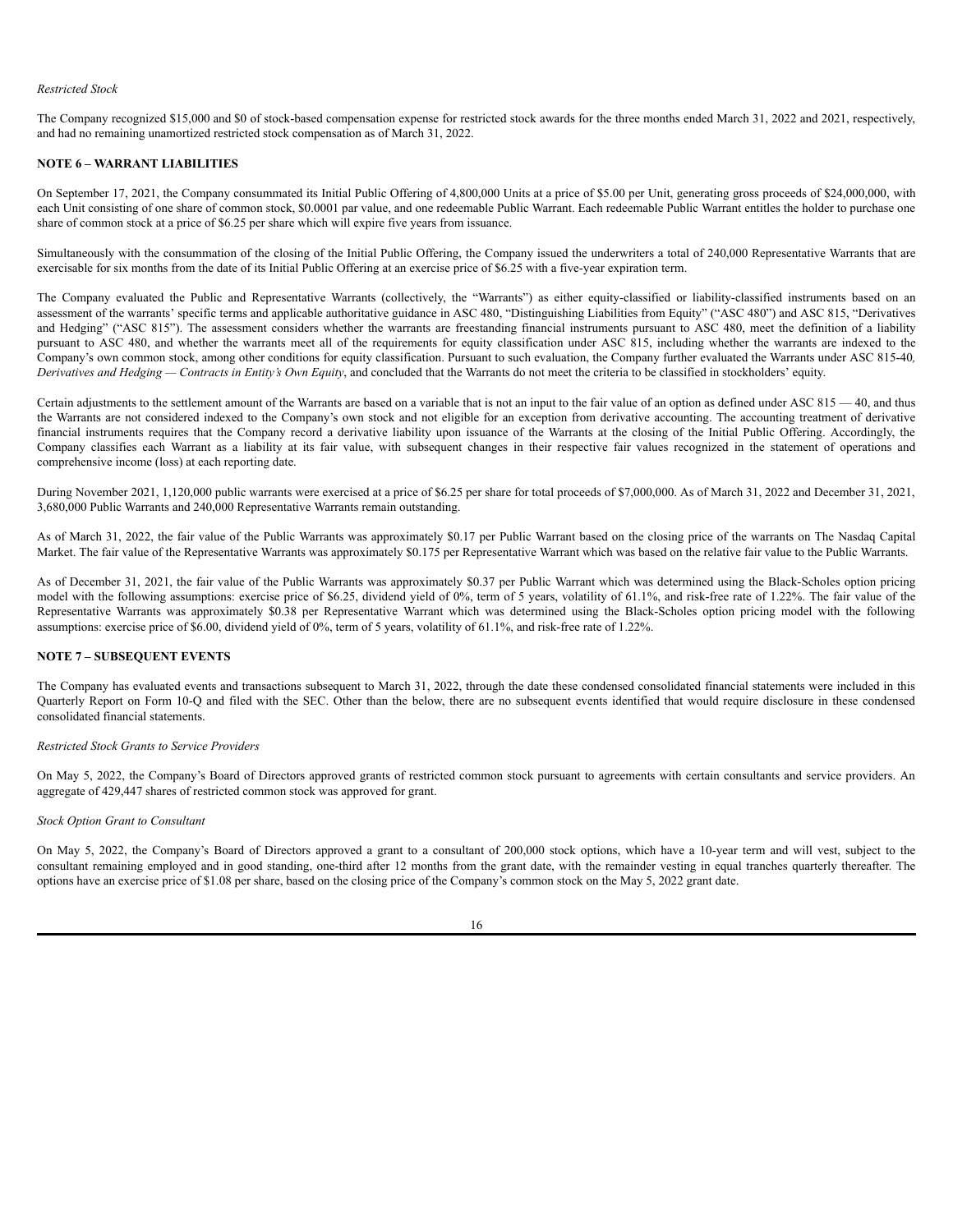#### <span id="page-18-0"></span>**Item 2. Management's Discussion and Analysis of Financial Condition and Results of Operations**

You should read the following discussion and analysis of financial condition and operating results together with our financial statements and the related notes and other financial information included elsewhere in this quarterly report on Form 10-O, as well as our audited consolidated financial statements and related notes as disclosed in our annual report on Form 10-K for the year ended December 31, 2021. This discussion contains forward-looking statements that involve risks and uncertainties. As a result of many factors, such as those set forth in the section of this report captioned "Risk Factors" and elsewhere in this quarterly report on Form 10-Q as well as the risk factors set forth in the section titled "Risk Factors" included in our annual report on Form 10-K, our actual results may differ materially from those anticipated in these forward-looking *statements. For convenience of presentation some of the numbers have been rounded in the text below.*

Throughout this report, the terms "our," "we," "us," and the "Company" refer to Pasithea Therapeutics Corp. and its subsidiaries, Pasithea Therapeutics Limited (UK) and Pasithea Clinics Inc. Pasithea Therapeutics Limited (UK) is a private limited Company, registered in the United Kingdom (UK). Pasithea Clinics Inc. is incorporated in Delaware.

The full extent to which the COVID-19 pandemic may directly or indirectly impact our business, results of operations and financial condition, will depend on future developments that are uncertain, including as a result of new information that may emerge concerning COVID-19 and the actions taken to contain it or treat COVID-19, as well as the economic impact on local, regional, national and international customers and markets. We have made estimates of the impact of COVID-19 within our financial statements, and although there is currently no major impact, there may be changes to those estimates in future periods. Actual results may differ from these estimates.

## *Company Summary*

We are a biotechnology company focused on the research and discovery of new and effective treatments for psychiatric and neurological disorders. Epidemiological data indicate neuropsychiatric disorders as being some of the most prevalent, devastating, and yet poorly treated illnesses. We believe that the current treatments for these disorders, such as depression, are inadequate and that conventional medicines have low success rates in long-term treatment. According to an article published by PLOS One, randomized, double-blind, placebo-controlled clinical trials of antidepressants were only effective for 42-51% of patients with MDD. For example, current pharmacotherapies for MDD and bipolar depression (BDep) have a distinct lag of onset that can generate further distress and impairment in patients. According to an article published in 2000 by The Journal of Clinical Psychiatry and an article published in 2010 by Pharmaceuticals (Basel), available antidepressant medications usually take several weeks before patients display significant therapeutic benefit. This delayed onset of treatment can result in increased morbidity and increased risk for suicidal behavior. This has been reported in a base population study including 159,810 users of 4 antidepressant drugs showing that the risk of suicidal behavior increased in the first month after starting antidepressants, and in particular during the first 1 to 9 days, regardless of the chemical class of antidepressant. This study was published in a 2004 article published by The Journal of the American Medical Association. Similarly, other studies including a 2006 article published by The American Journal of Psychiatry have shown a significantly higher risk of suicide attempts during the first week of antidepressant treatment compared to subsequent weeks. Furthermore, depressive symptoms are commonly known to affect the ability of patients to function across multiple domains, impacting self-esteem, motivation and cognitive function. Delayed onset of antidepressants contributes to ongoing functional impairment and may interfere with integration back into daily life, in turn delaying full functional recovery. Furthermore, according to a 2012 article published by Biological Psychiatry and a 2013 article published by Brain Stimulation, the continued presence of depressive symptoms may promote chronic neuronal loss and suppress neurogenesis in the hippocampus.

Traditional psychiatric drugs can also cause side effects. Furthermore, the approval of psychotropic drugs with novel mechanisms of action has been rare in recent years. Our biotech operations focus on developing drugs that target the pathophysiology underlying such disorders rather than symptomatic treatments, with the goal of developing new pharmacological agents that display significant advantages over conventional therapies with respect to efficacy and tolerability. We particularly focus on the cross-talk between the immune system and brain disorders and how immune dysregulation affects CNS function.

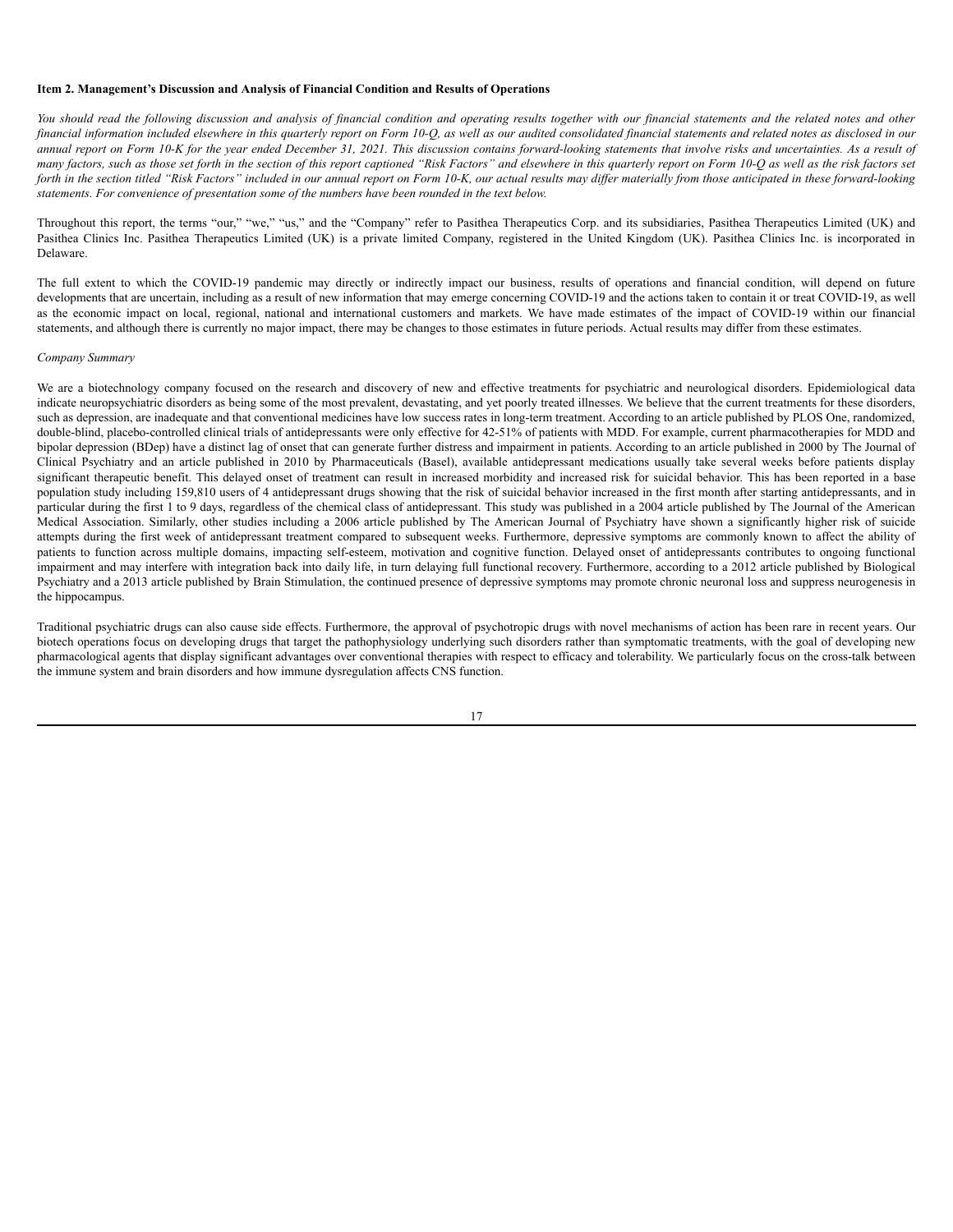Our secondary operations in the U.K., and our intended secondary operations in the United States, are focused on providing business support services to anti-depression clinics. Our operations in the U.K. involve providing business support services to registered healthcare providers who assess patients, and if appropriate, administer intravenous infusions of ketamine, and our intended operations in the United States involve providing business support services to entities that furnish similar services to patients who personally pay for those services. Operations initially take place across the United States and the U.K. through partnerships with healthcare companies, including Zen Healthcare and The IV Doc. Our operations in the U.K. are, and our intended operations in the United States will be, limited to providing business support services to healthcare companies. In the United States, certain of these business support services will be subcontracted to The IV Doc through a Business Support Services Subcontract. We do not provide professional medical services, establish or own anti-depression clinics, provide psychiatric assessments, or be responsible for the administration of intravenous infusions of ketamine in the United States. Furthermore, we do not obtain or administer ketamine, nor do we maintain any license or registration to own, maintain or dispense controlled substances in the U.K. or in the United States. We provide business support services to properly authorized companies that provide clinical services of the type described above to self-pay patients, and we subcontract certain of these business support services to The IV Doc.

## *Company Strategy*

Our core strategy is to become a leader in solving psychiatric and neurological disorders, one of the world's biggest clinical problems, through research, development, and commercialization of novel CNS drugs. Key elements of our business strategy are as follows:

- Research new drugs or the treatment of CNS disorders targeting the pathophysiology underlying the disease and with different mechanisms of action than conventional psychiatric and neurological drugs. Research will be conducted under the leadership of Professor Lawrence Steinman, a renowned neurologist and immunologist based at Stanford University, and Dr. Tiago Reis Marques, a psychiatrist and neuroscientist at Imperial College and King's College London;
- Partner with reputable and successful healthcare companies and clinics to provide and support the intravenous administration of ketamine to treat treatmentresistant depression and PTSD;
	- Create a capital efficient revenue stream with significant client bases across the United States and the U.K., including in Los Angeles, New York City, London; and
	- Create a diversified revenue stream by establishing and supporting clinics to provide greater visibility of revenue and EBITDA.

#### *Results of Operations*

## **Three Months Ended March 31, 2022 and 2021**

Our financial results for the three months ended March 31, 2022 and 2021 are summarized as follows:

|                                              |   | <b>Three Months Ended</b><br>March 31, |   |           |
|----------------------------------------------|---|----------------------------------------|---|-----------|
|                                              |   | 2022                                   |   | 2021      |
| Revenues                                     | D | 13,658                                 | S |           |
| Cost of servicesd                            |   | 12.937                                 |   |           |
| Selling, general and administrative expenses |   | 2,405,258                              |   | 549,609   |
| Loss from operations                         |   | (2,404,537)                            |   | (549,609) |
| Other income (expense), net                  |   | 830,297                                |   |           |
| Loss before income taxes                     |   | (1,574,240)                            |   | (549,609) |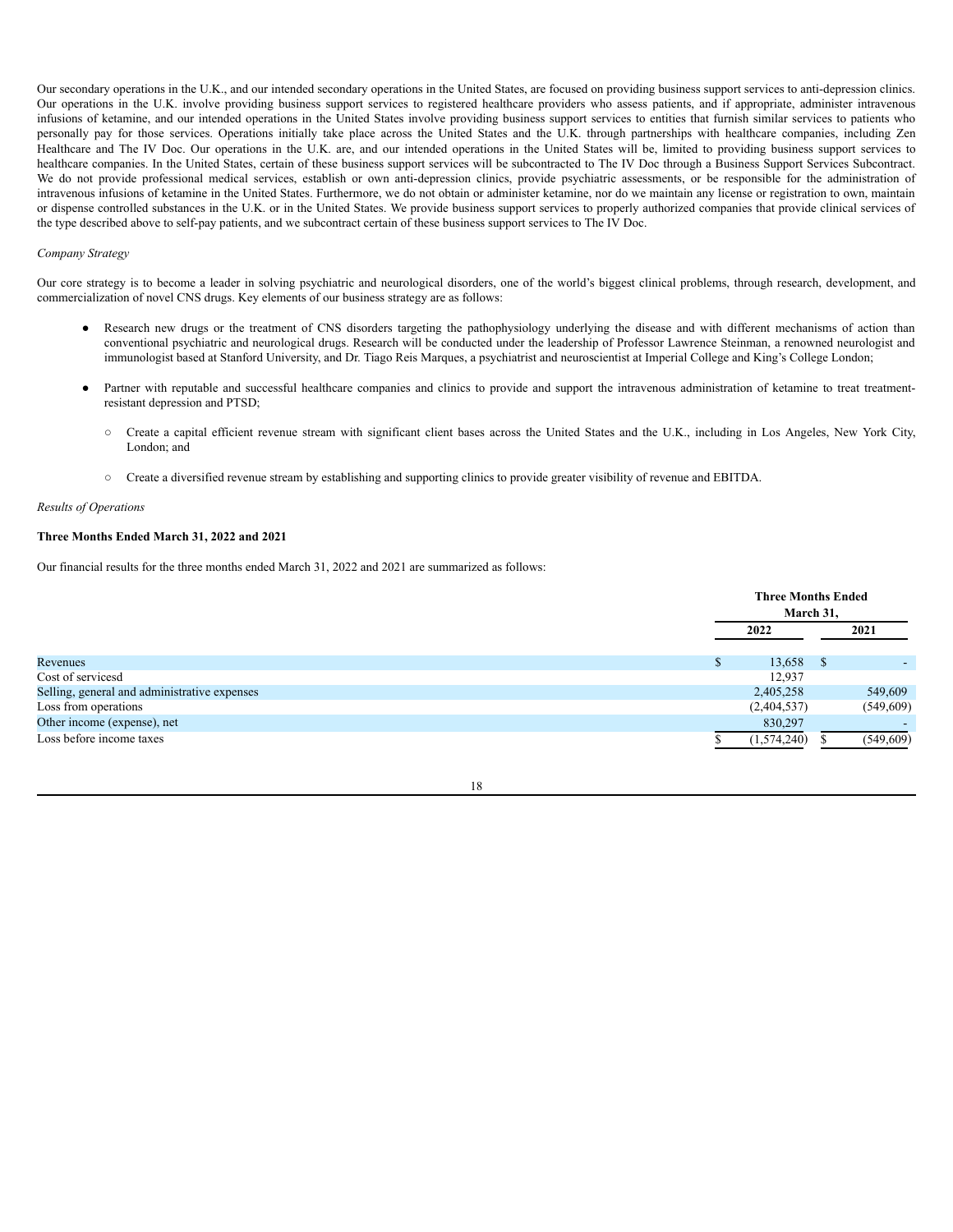Revenues for the three months ended March 31, 2022 relate to our operations in the U.K. providing business support services to registered healthcare providers who assess patients, and if appropriate, administering intravenous infusions of ketamine. The increase in our loss before income taxes for the three months ended March 31, 2022 compared to the same period of 2021 is mainly attributable to increased selling, general and administrative expenses as a result of further expansion of operations following the receipt of proceeds from our initial public offering and private placement offering in November 2021, partially offset by a decrease in the fair value of our warrant liabilities of \$785,297.

## **Working Capital**

|                     |                   | As of      |  |                      |
|---------------------|-------------------|------------|--|----------------------|
|                     | March 31,<br>2022 |            |  | December 31,<br>2021 |
| Current assets      |                   | 50,949,946 |  | 53,300,457           |
| Current liabilities |                   | 433,684    |  | 447,280              |
| Working capital     |                   | 50,516,262 |  | 52,853,177           |

Working capital decreased by \$2,336,915 between December 31, 2021 and March 31, 2022 due primarily to cash used to fund our loss from operations for the three months ended March 31, 2022.

## **Liquidity and Financial Condition**

|                                                  | <b>Three Months</b><br>Ended<br>March 31,<br>2022 |                          | <b>Three Months</b><br>Ended<br>March 31,<br>2021 |            |
|--------------------------------------------------|---------------------------------------------------|--------------------------|---------------------------------------------------|------------|
| Net loss                                         |                                                   | (1,574,240)              |                                                   | (549,609)  |
|                                                  |                                                   |                          |                                                   |            |
| Net cash (used in) operating activities          |                                                   | (2,527,478)              |                                                   | (381, 845) |
| Net cash (used in) investing activities          |                                                   | (113, 867)               |                                                   |            |
| Net cash provided by financing activities        |                                                   | $\overline{\phantom{a}}$ |                                                   | 1,208,926  |
| Effect of foreign currency translation           |                                                   | (4,155)                  |                                                   |            |
| Increase (decrease) in cash and cash equivalents |                                                   | (2,645,500)              |                                                   | 827,081    |

Cash and cash equivalents decreased by \$2,645,500 for the three months ended March 31, 2022, which was primarily attributable to cash used to fund our loss from operations and make equipment purchases during the period.

### *Liquidity & Capital Resources Outlook*

As of March 31, 2022, we had \$50,321,206 in our operating bank accounts and working capital of \$50,516,262. Our liquidity needs prior to the consummation of the Initial Public Offering had been satisfied through proceeds from the issuance of common stock in private placements. Subsequent to the consummation of the Initial Public Offering and the November 2021 Private Placement, our liquidity was and will continue to be satisfied through the net proceeds from the consummation of the Initial Public Offering and the November 2021 Private Placement. Based on the foregoing, management believes that we will have sufficient working capital to meet our needs through twelve months from the issuance date of the financial statements included in this quarterly report.

## *Contractual Obligations*

See Note 4 – Commitments and Contingencies in the Notes to Unaudited Condensed Consolidated Financial Statements in Part I, Item 1 of this Form 10-Q for a summary of our contractual obligations.

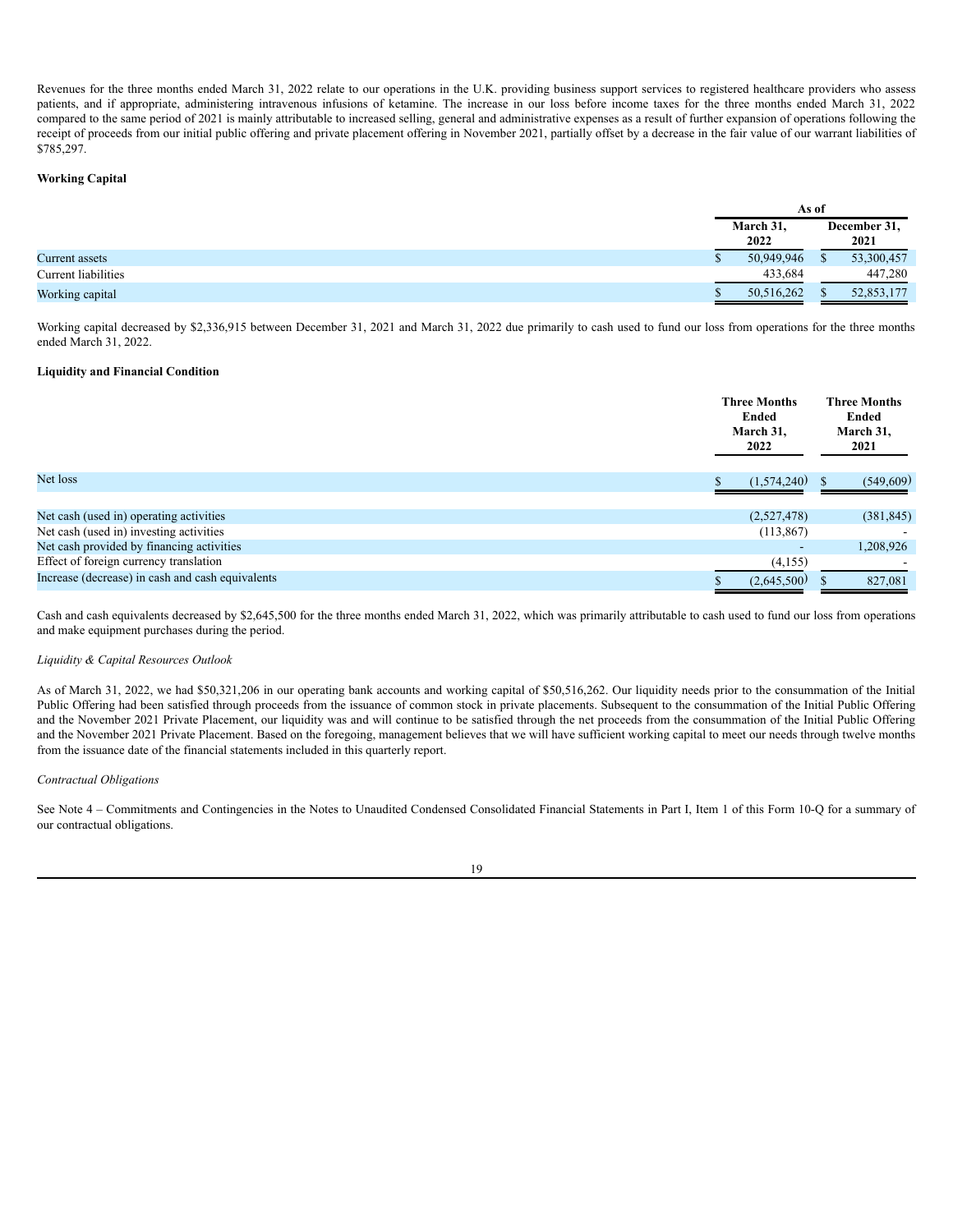#### *Of -Balance Sheet Arrangements*

We did not have any off-balance sheet arrangements as defined in Item 303(a)(4)(ii) of Regulation S-K promulgated under the Exchange Act.

#### *Critical Accounting Policies and Estimates*

Our critical accounting policies, which include (1) revenue recognition, (2) stock-based compensation and (3) fair value measurements, are more fully described in the notes to our financial statements included in our 10-K for the fiscal year ended December 31, 2021. We believe that the following critical accounting estimates are particularly subject to management's judgment and could materially affect our financial condition and results of operations:

- Assumptions used in the Black-Scholes pricing model for valuation of stock option awards, such as expected volatility, risk-free interest rate, expected term and expected dividends.
- Valuation of the liability for Representative Warrants, for which there is no active market, based on the relative fair value to the quoted market price of the Public Warrants, accounting for a small difference in the exercise price.

#### <span id="page-21-0"></span>**Item 3. Quantitative and Qualitative Disclosures about Market Risk**

Not Applicable. As a smaller reporting company, we are not required to provide the information required by this Item.

#### <span id="page-21-1"></span>**Item 4. Controls and Procedures**

The Company has established a Disclosure Controls Committee that assists the Chief Executive Officer and Chief Financial Officer in their evaluation of the Company's disclosure controls and procedures. Our Chief Executive Officer and Chief Financial Officer have concluded, based on their evaluation as of the end of the period covered by this report, that our disclosure controls and procedures, as defined in the Securities Exchange Act of 1934, as amended (the Exchange Act), Rule 13a-15(e), are effective to ensure that the information required to be disclosed in the reports that the Company files or submits under the Exchange Act (i) is recorded, processed, summarized and reported within the time periods specified in the Securities and Exchange Commission's rules and forms, and (ii) is accumulated and communicated to the Company's management, including our Chief Executive Officer and Chief Financial Officer, as appropriate to allow timely decisions regarding required disclosure.

There have been no changes in the Company's internal control over financial reporting during the three months ended March 31, 2022 that have materially affected, or are reasonably likely to materially affect, the Company's internal control over financial reporting.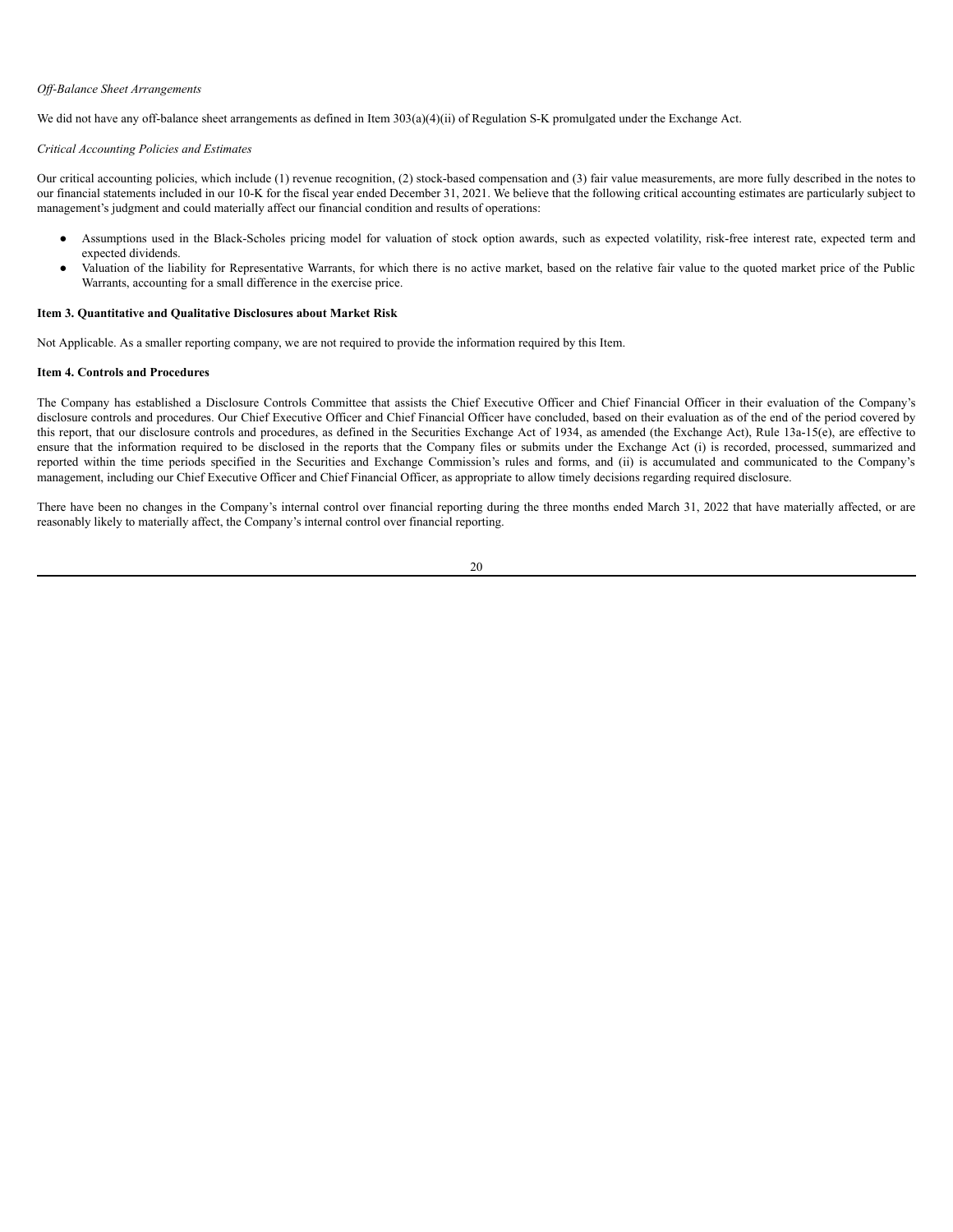## **PART II. OTHER INFORMATION**

## <span id="page-22-1"></span><span id="page-22-0"></span>**Item 1. Legal Proceedings**

We are not currently subject to any material legal proceedings.

## <span id="page-22-2"></span>**Item 1A. Risk Factors**

There have been no material changes to the risk factors set forth in the section titled "Risk Factors" included in our annual report on Form 10-K for the year ended December 31, 2021. Our business involves significant risks. You should carefully consider the risks and uncertainties described in our Form 10-K, together with all of the other information in this Quarterly Report on Form 10-Q, as well as our audited consolidated financial statements and related notes as disclosed in our Form 10-K. The risks and uncertainties described in our Form 10-K are not the only ones we face. Additional risk and uncertainties that we are unaware of or that we deem immaterial may also become important factors that adversely affect our business. The realization of any of these risks and uncertainties could have a material adverse effect on our reputation, business, financial condition, results of operations, growth and future prospects as well as our ability to accomplish our strategic objectives. In that event, the market price of our common stock could decline and you could lose part or all of your investment.

### <span id="page-22-3"></span>**Item 2. Unregistered Sales of Equity Securities and Use of Proceeds**

None.

## <span id="page-22-4"></span>**Item 3. Defaults Upon Senior Securities.**

None.

## <span id="page-22-5"></span>**Item 4. Mine Safety Disclosures.**

Not applicable.

## <span id="page-22-6"></span>**Item 5. Other Information.**

None.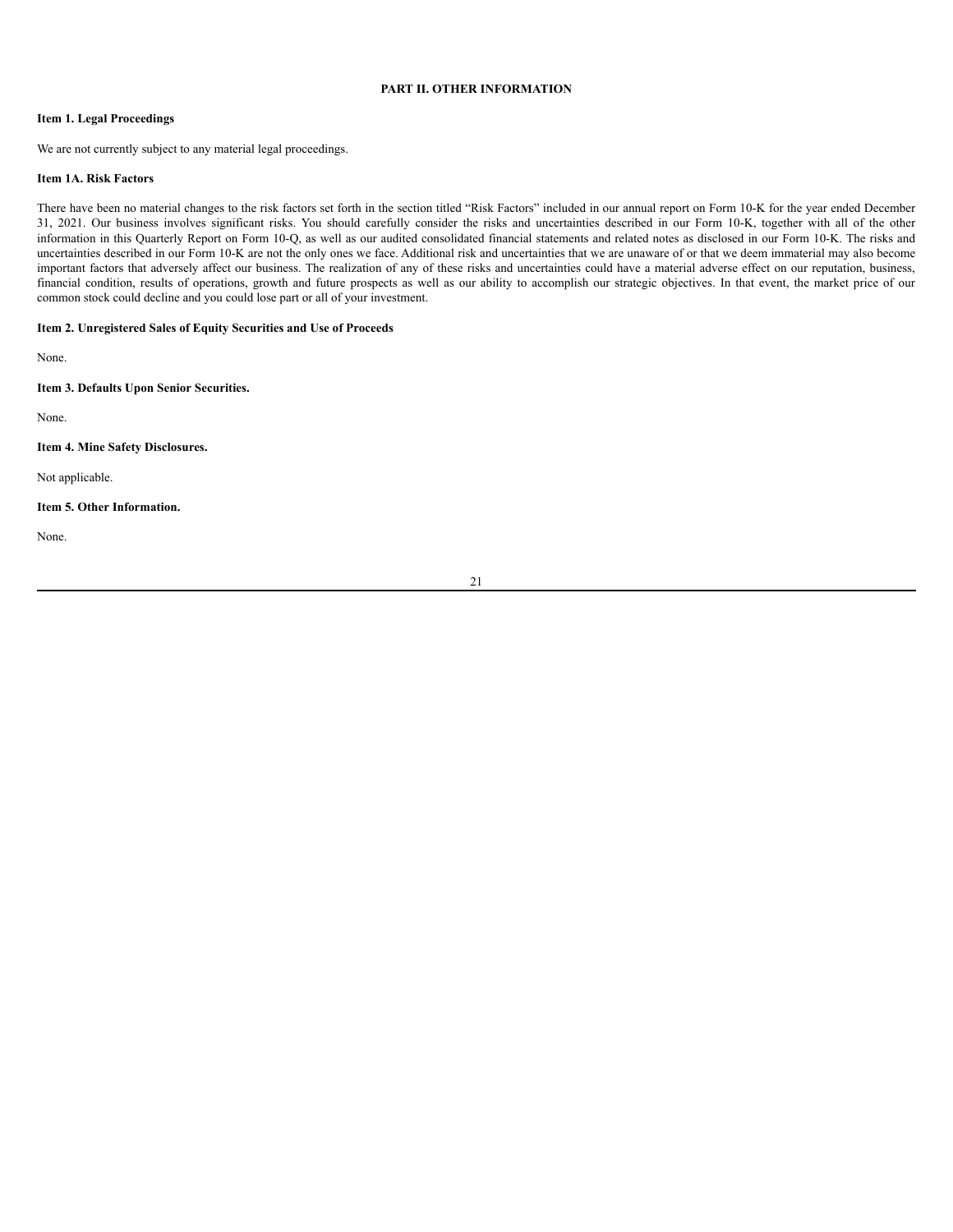# <span id="page-23-0"></span>**Item 6. Exhibits**

| Exhibit    |                                                                                                                                                       |
|------------|-------------------------------------------------------------------------------------------------------------------------------------------------------|
| No.        | <b>Description</b>                                                                                                                                    |
| $10.1+$    | Executive Employment Agreement, dated as of January 1, 2022, between Pasithea Therapeutics Corp. and Dr. Tiago Reis Marques (incorporated by          |
|            | reference to exhibit 10.15 of the Company's Form 10-K/A filed with the Commission on May 12, 2022)                                                    |
| $10.2+$    | Stock Option Agreement, dated December 20, 2021, between Pasithea Therapeutics Corp. and Dr. Tiago Reis Marques (incorporated by reference to exhibit |
|            | 10.16 of the Company's Form 10-K/A filed with the Commission on May 12, 2022)                                                                         |
| $10.3+$    | Restricted Stock Unit Agreement, dated December 20, 2021, between Pasithea Therapeutics Corp. and Dr. Tiago Reis Marques (incorporated by reference   |
|            | to exhibit 10.17 of the Company's Form 10-K/A filed with the Commission on May 12, 2022)                                                              |
| 31.1       | Certification of the Chief Executive Officer pursuant to Section 302 of the Sarbanes-Oxley Act of 2002.                                               |
| 31.2       | Certification of the Chief Financial Officer pursuant to Section 302 of the Sarbanes-Oxley Act of 2002.                                               |
| 32.1       | Certification of the Chief Executive Officer pursuant to Section 906 of the Sarbanes-Oxley Act of 2002.                                               |
| 32.2       | Certification of the Chief Financial Officer pursuant to Section 906 of the Sarbanes-Oxley Act of 2002.                                               |
| 101.INS    | Inline XBRL Instance Document.                                                                                                                        |
| 101.SCH    | Inline XBRL Taxonomy Extension Schema Document                                                                                                        |
| 101.CAL    | Inline XBRL Taxonomy Extension Calculation Linkbase Document                                                                                          |
| $101$ .LAB | Inline XBRL Taxonomy Extension Label Linkbase Document                                                                                                |
| 101.PRE    | Inline XBRL Taxonomy Extension Presentation Linkbase Document                                                                                         |
| 101.DEF    | Inline XBRL Taxonomy Extension Definition Linkbase Document                                                                                           |
| 104        | Cover Page Interactive Data File (formatted as inline XBRL and contained in Exhibit 101)                                                              |

+ Indicates a management contract or any compensatory plan, contract or arrangement.

22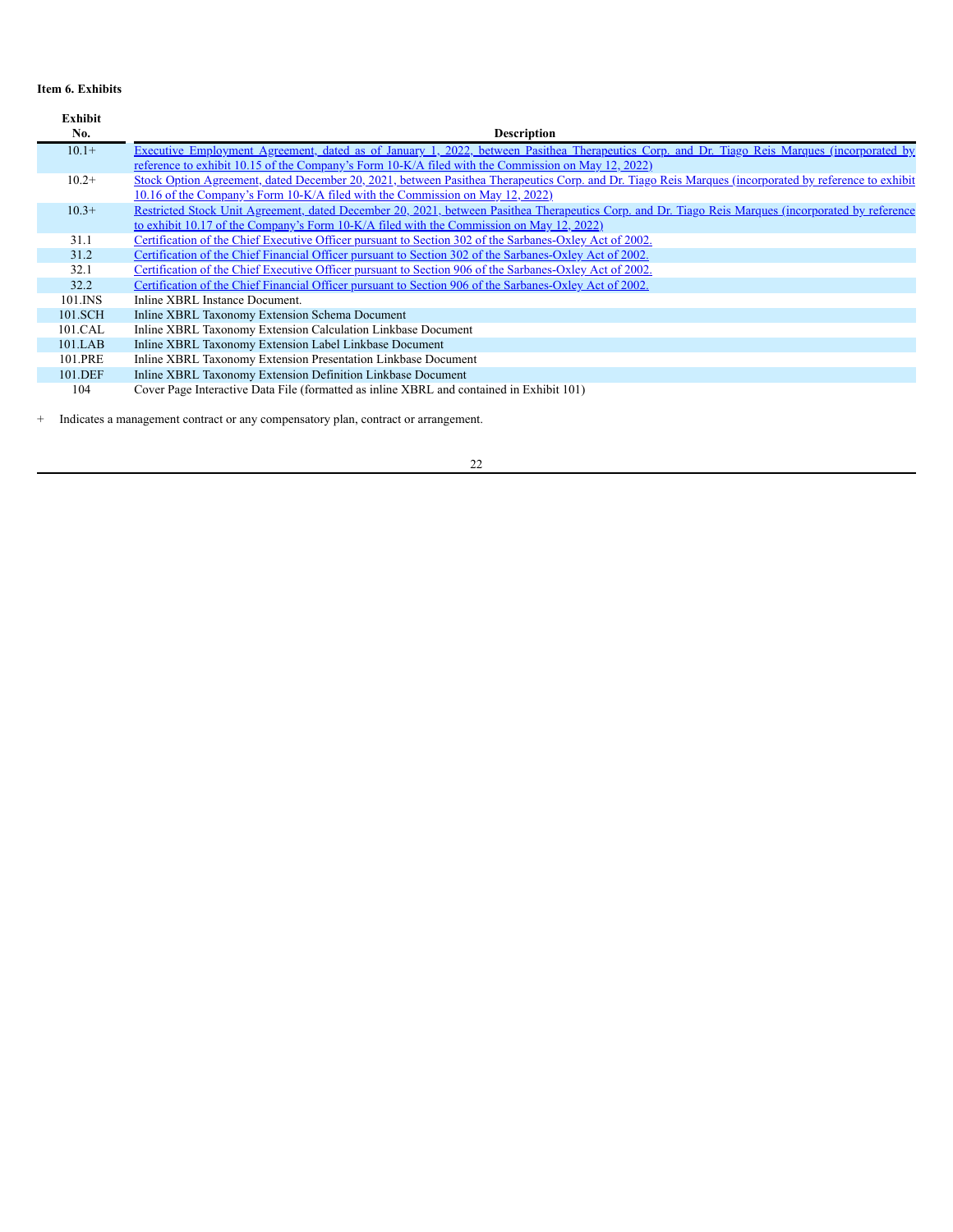# **SIGNATURES**

<span id="page-24-0"></span>Pursuant to the requirements of the Securities Exchange Act of 1934, the registrant has duly caused this report to be signed on its behalf by the undersigned, thereunto duly authorized.

# **PASITHEA THERAPEUTICS CORP.**

By: */s/ Tiago Reis Marques*

Tiago Reis Marques Chief Executive Officer (Principal Executive Officer)

Date: May 16, 2022

By: /*s/ Stanley M. Gloss* Stanley M. Gloss Chief Financial Officer (Principal Financial Officer and Principal Accounting Officer)

Date: May 16, 2022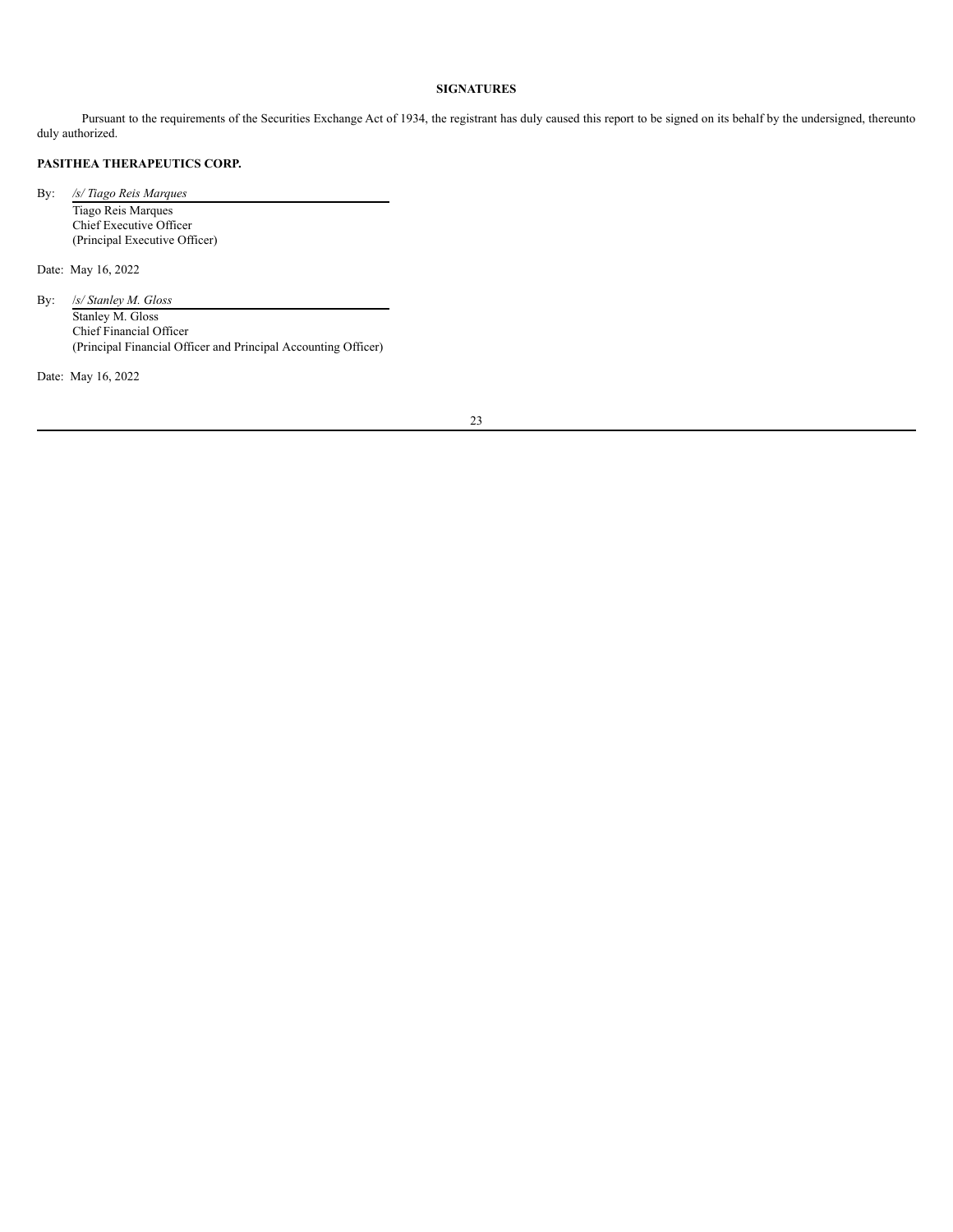## **PASITHEA THERAPEUTICS CORP. CERTIFICATION PURSUANT TO SECTION 302 OF THE SARBANES-OXLEY ACT OF 2002**

I, Tiago Reis Marques, certify that:

- 1. I have reviewed this quarterly report on Form 10-Q of Pasithea Therapeutics Corp.;
- 2. Based on my knowledge, this report does not contain any untrue statement of a material fact or omit to state a material fact necessary to make the statements made, in light of the circumstances under which such statements were made, not misleading with respect to the period covered by this report;
- 3. Based on my knowledge, the financial statements, and other financial information included in this report, fairly present in all material respects the financial condition, results of operations and cash flows of the registrant as of, and for, the periods presented in this report;
- 4. The registrant's other certifying officer and I are responsible for establishing and maintaining disclosure controls and procedures (as defined in Exchange Act Rules 13a– 15(e) and 15d–15(e)) and internal control over financial reporting (as defined in Exchange Act Rules 13a–15(f) and 15d–15(f)) for the registrant and have:
	- (a) designed such disclosure controls and procedures, or caused such disclosure controls and procedures to be designed under our supervision, to ensure that material information relating to the registrant, including its consolidated subsidiaries, is made known to us by others within those entities, particularly during the period in which this report is being prepared;
	- (b) designed such internal control over financial reporting, or caused such internal control over financial reporting to be designed under our supervision, to provide reasonable assurance regarding the reliability of financial reporting and the preparation of financial statements for external purposes in accordance with generally accepted accounting principles;
	- (c) evaluated the effectiveness of the registrant's disclosure controls and procedures and presented in this report our conclusions about the effectiveness of the disclosure controls and procedures, as of the end of the period covered by this report based on such evaluation; and
	- (d) disclosed in this report any change in the registrant's internal control over financial reporting that occurred during the registrant's most recent fiscal quarter that has materially affected, or is reasonably likely to materially affect, the registrant's internal control over financial reporting; and
- 5. The registrant's other certifying officer and I have disclosed, based on our most recent evaluation of internal control over financial reporting, to the registrant's auditors and the audit committee of the registrant's board of directors (or persons performing the equivalent functions):
	- (a) all significant deficiencies and material weaknesses in the design or operation of internal control over financial reporting which are reasonably likely to adversely affect the registrant's ability to record, process, summarize and report financial information; and
	- (b) any fraud, whether or not material, that involves management or other employees who have a significant role in the registrant's internal control over financial reporting.
- By: */s/ Tiago Reis Marques*

Tiago Reis Marques Chief Executive Officer (Principal Executive Officer)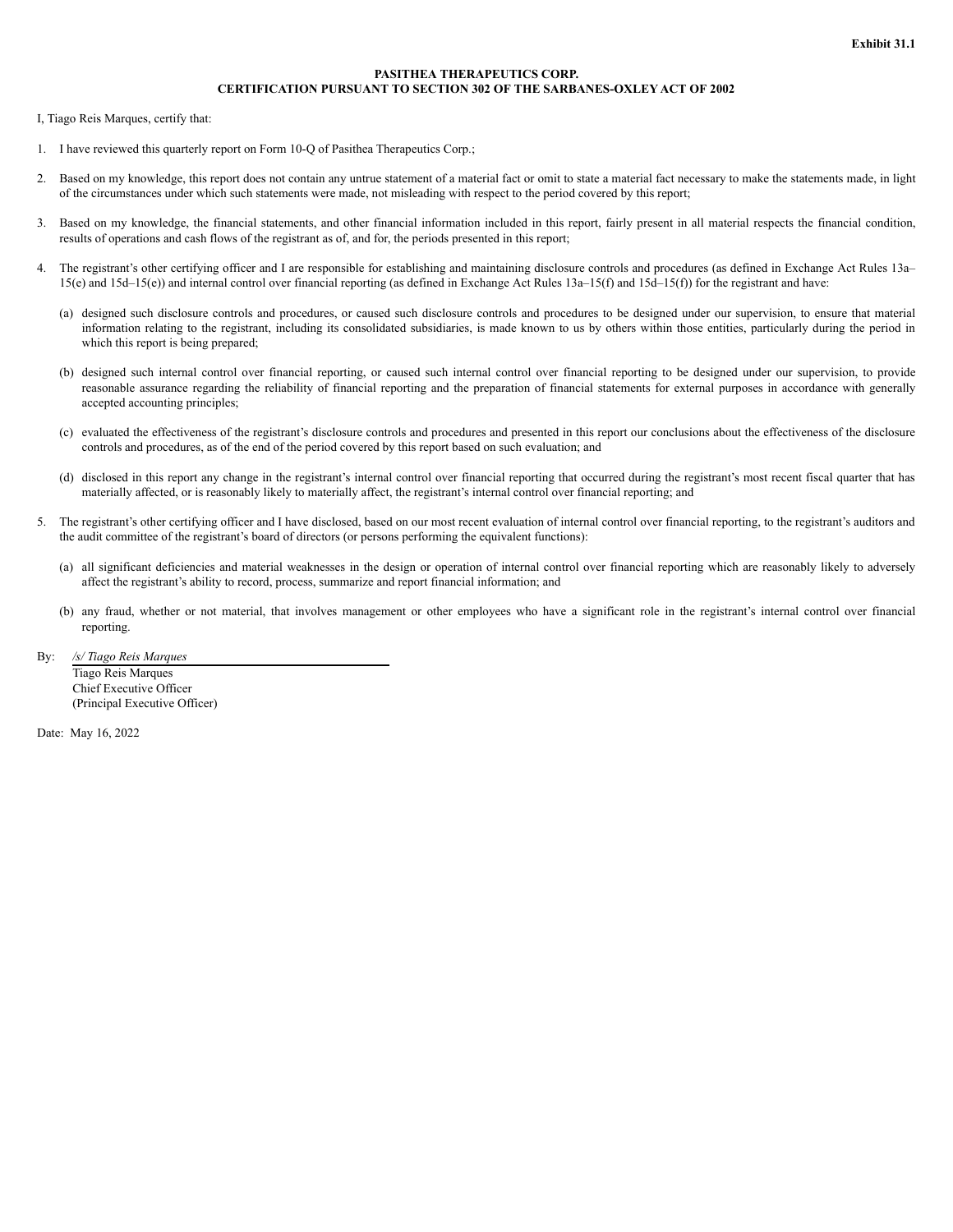## **PASITHEA THERAPEUTICS CORP. CERTIFICATION PURSUANT TO SECTION 302 OF THE SARBANES-OXLEY ACT OF 2002**

I, Stanley M. Gloss, certify that:

- 1. I have reviewed this quarterly report on Form 10-Q of Pasithea Therapeutics Corp.;
- 2. Based on my knowledge, this report does not contain any untrue statement of a material fact or omit to state a material fact necessary to make the statements made, in light of the circumstances under which such statements were made, not misleading with respect to the period covered by this report;
- 3. Based on my knowledge, the financial statements, and other financial information included in this report, fairly present in all material respects the financial condition, results of operations and cash flows of the registrant as of, and for, the periods presented in this report;
- 4. The registrant's other certifying officer and I are responsible for establishing and maintaining disclosure controls and procedures (as defined in Exchange Act Rules 13a– 15(e) and 15d–15(e)) and internal control over financial reporting (as defined in Exchange Act Rules 13a–15(f) and 15d–15(f)) for the registrant and have:
	- (a) designed such disclosure controls and procedures, or caused such disclosure controls and procedures to be designed under our supervision, to ensure that material information relating to the registrant, including its consolidated subsidiaries, is made known to us by others within those entities, particularly during the period in which this report is being prepared;
	- (b) designed such internal control over financial reporting, or caused such internal control over financial reporting to be designed under our supervision, to provide reasonable assurance regarding the reliability of financial reporting and the preparation of financial statements for external purposes in accordance with generally accepted accounting principles;
	- (c) evaluated the effectiveness of the registrant's disclosure controls and procedures and presented in this report our conclusions about the effectiveness of the disclosure controls and procedures, as of the end of the period covered by this report based on such evaluation; and
	- (d) disclosed in this report any change in the registrant's internal control over financial reporting that occurred during the registrant's most recent fiscal quarter that has materially affected, or is reasonably likely to materially affect, the registrant's internal control over financial reporting; and
- 5. The registrant's other certifying officer and I have disclosed, based on our most recent evaluation of internal control over financial reporting, to the registrant's auditors and the audit committee of the registrant's board of directors (or persons performing the equivalent functions):
	- (a) all significant deficiencies and material weaknesses in the design or operation of internal control over financial reporting which are reasonably likely to adversely affect the registrant's ability to record, process, summarize and report financial information; and
	- (b) any fraud, whether or not material, that involves management or other employees who have a significant role in the registrant's internal control over financial reporting.
- By: */s/ Stanley M. Gloss*

Stanley M. Gloss Chief Financial Officer (Principal Financial Officer and Principal Accounting Officer)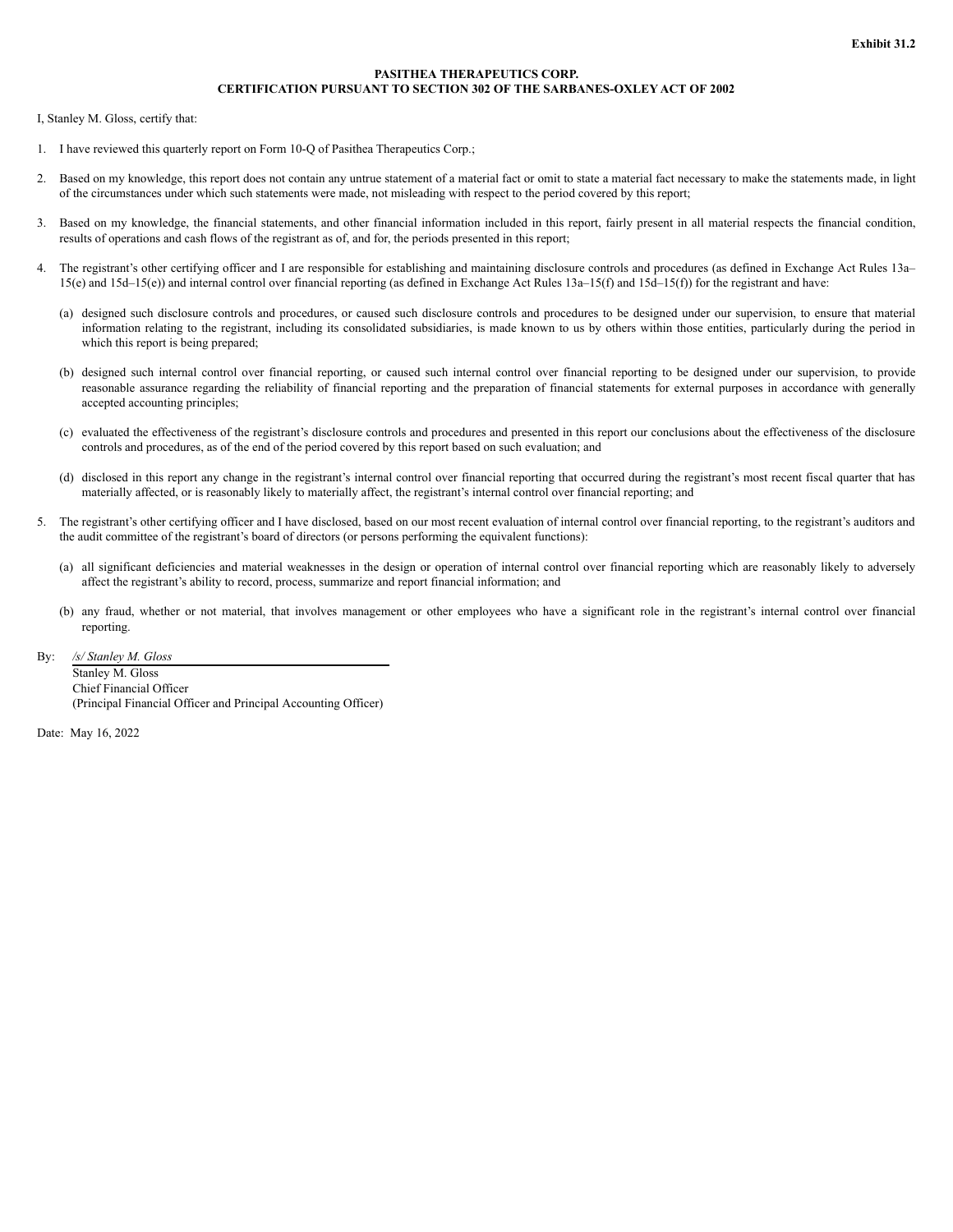## **PASITHEA THERAPEUTICS CORP. CERTIFICATION PURSUANT TO SECTION 906 OF THE SARBANES-OXLEY ACT OF 2002**

In connection with this Quarterly Report on Form 10-Q of Pasithea Therapeutics Corp. (the "Company") as filed with the Securities and Exchange Commission on the date hereof (the "Report"), the undersigned, in the capacity and on the date indicated below, hereby certifies pursuant to 18 U.S.C. Section 1350, as adopted pursuant to Section 906 of the Sarbanes-Oxley Act of 2002, that to his knowledge:

- 1. The Report fully complies with the requirements of Section 13(a) or 15(d) of the Securities Exchange Act of 1934; and
- 2. The information contained in the Report fairly presents, in all material respects, the financial condition and results of operation of the Company.

By: */s/ Tiago Reis Marques*

Tiago Reis Marques Chief Executive Officer (Principal Executive Officer)